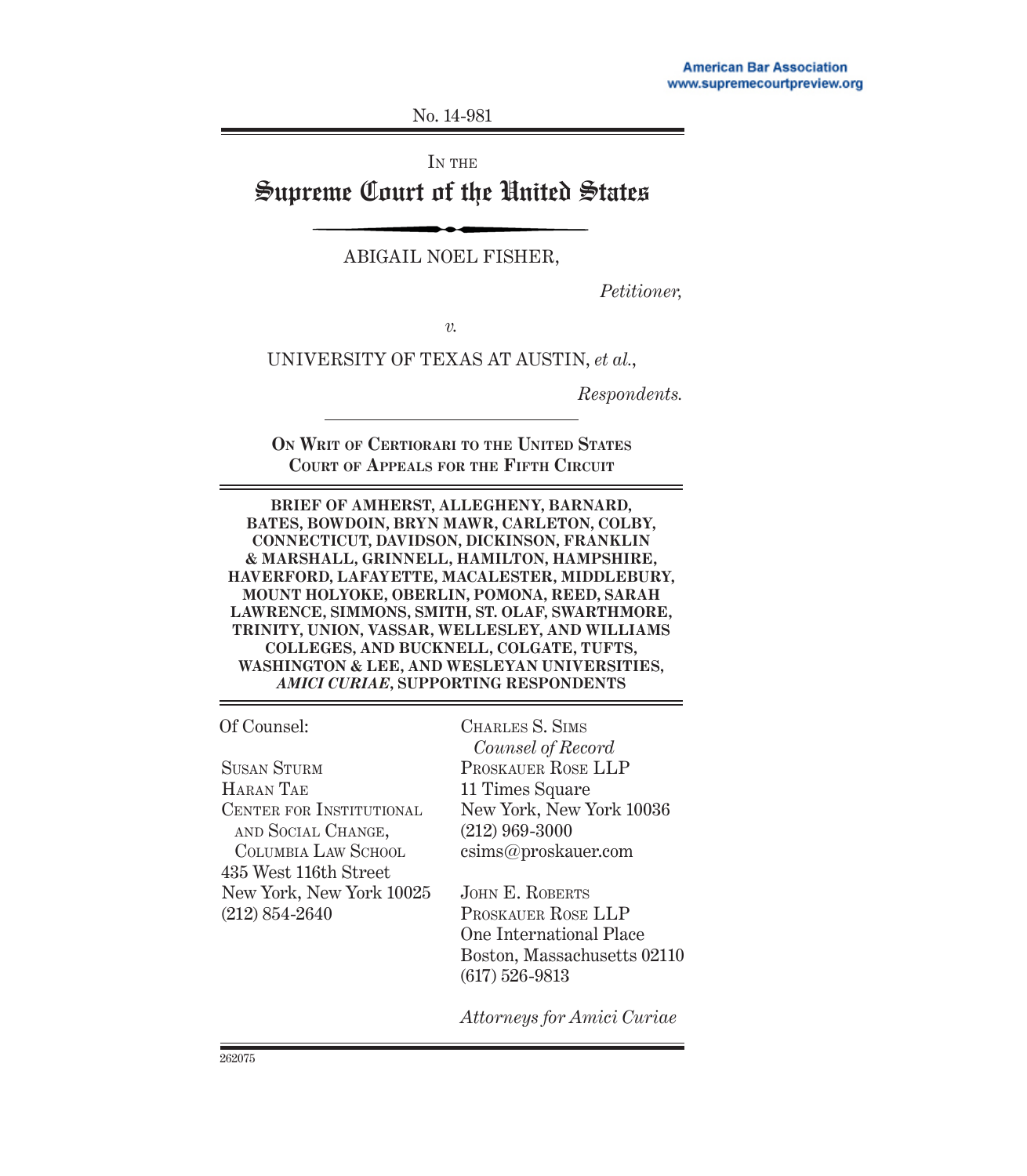## **TABLE OF CONTENTS**

|    | Page                                                                                                                                                                                                                                          |
|----|-----------------------------------------------------------------------------------------------------------------------------------------------------------------------------------------------------------------------------------------------|
|    | TABLE OF CONTENTS                                                                                                                                                                                                                             |
|    | TABLE OF CITED AUTHORITIES  iv                                                                                                                                                                                                                |
|    | INTEREST OF THE AMICI CURIAE 1                                                                                                                                                                                                                |
|    | SUMMARY OF ARGUMENT3                                                                                                                                                                                                                          |
|    |                                                                                                                                                                                                                                               |
| I. | PRIVATE, HIGHLY SELECTIVE<br>COLLEGES HAVE A COMPELLING<br>EDUCATIONAL INTEREST IN<br>ENROLLING BROADLY DIVERSE-<br>INCLUDING RACIALLY DIVERSE-<br>CLASSES, AND CANNOT DO SO<br>WITHOUT TAKING THE DIVERSITY<br>THEY STRIVE FOR INTO ACCOUNT4 |
|    | Private, Highly Selective Colleges<br>А.<br>Are Committed To Obtaining The<br>Educational Benefits Of Diversity,                                                                                                                              |
| В. | Highly Selective Institutions Cannot<br>Obtain The Diversity They Seek Except<br>By Seeking It Directly10                                                                                                                                     |

*i*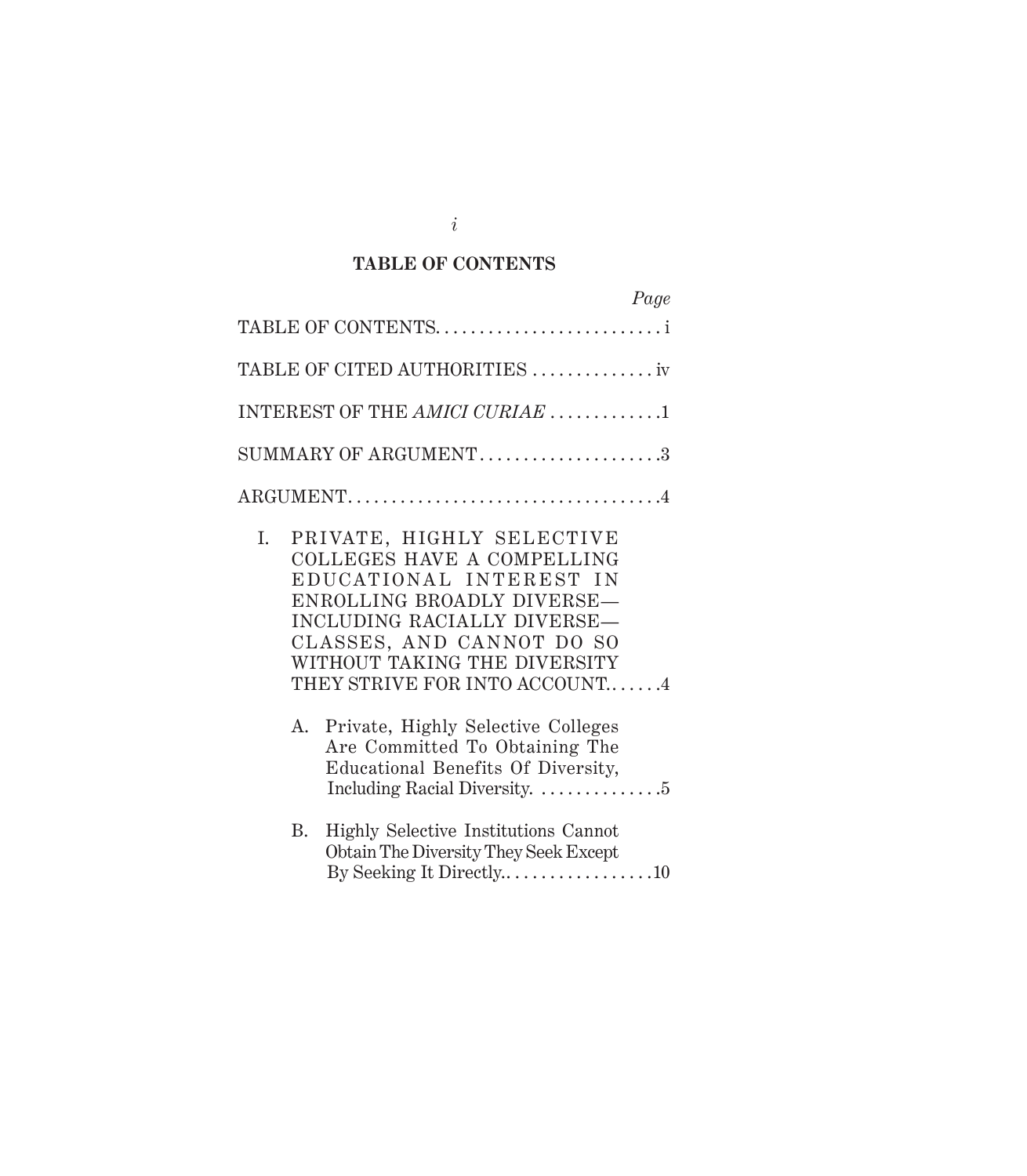# *Table of Contents*

*Page*

| C. | Selecting A Broadly Diverse Student<br>Body Does Not Classify Students<br>By Race Or Violate Title VI, And<br>Without More Imposes No Quota,<br>And Built-In Structural And<br>Competitive Factors Afford Substantial<br>Guarantees Against Abuse16 |
|----|-----------------------------------------------------------------------------------------------------------------------------------------------------------------------------------------------------------------------------------------------------|
|    | II. THE ALTERNATIVES SUGGESTED                                                                                                                                                                                                                      |
|    | BY PETITIONER CANNOT                                                                                                                                                                                                                                |
|    | WORK AT SMALLER, HIGHLY                                                                                                                                                                                                                             |
|    | SELECTIVE COLLEGES. 20                                                                                                                                                                                                                              |
|    | III. THE COMMITMENT TO SEEK A                                                                                                                                                                                                                       |
|    | BROADLY DIVERSE STUDENT BODY                                                                                                                                                                                                                        |
|    | HAS BROUGHT MYRIAD BENEFITS                                                                                                                                                                                                                         |
|    | WHICH THE COURT SHOULD                                                                                                                                                                                                                              |
|    | RESPECT AND SAFEGUARD26                                                                                                                                                                                                                             |
| А. | Amici Recognized That Their Student                                                                                                                                                                                                                 |
|    | Bodies Were Not Racially Or Ethnically                                                                                                                                                                                                              |
|    | Diverse, And Have Undertaken To                                                                                                                                                                                                                     |
|    | Obtain A Broader Diversity. 26                                                                                                                                                                                                                      |
| В. | The Colleges' Experience Demonstrates                                                                                                                                                                                                               |
|    | That Aiming For Diversity Has Had                                                                                                                                                                                                                   |
|    | Educational Benefits-And Benefits                                                                                                                                                                                                                   |

For American Society. . . . . . . . . . . . . . . . . .28

*ii*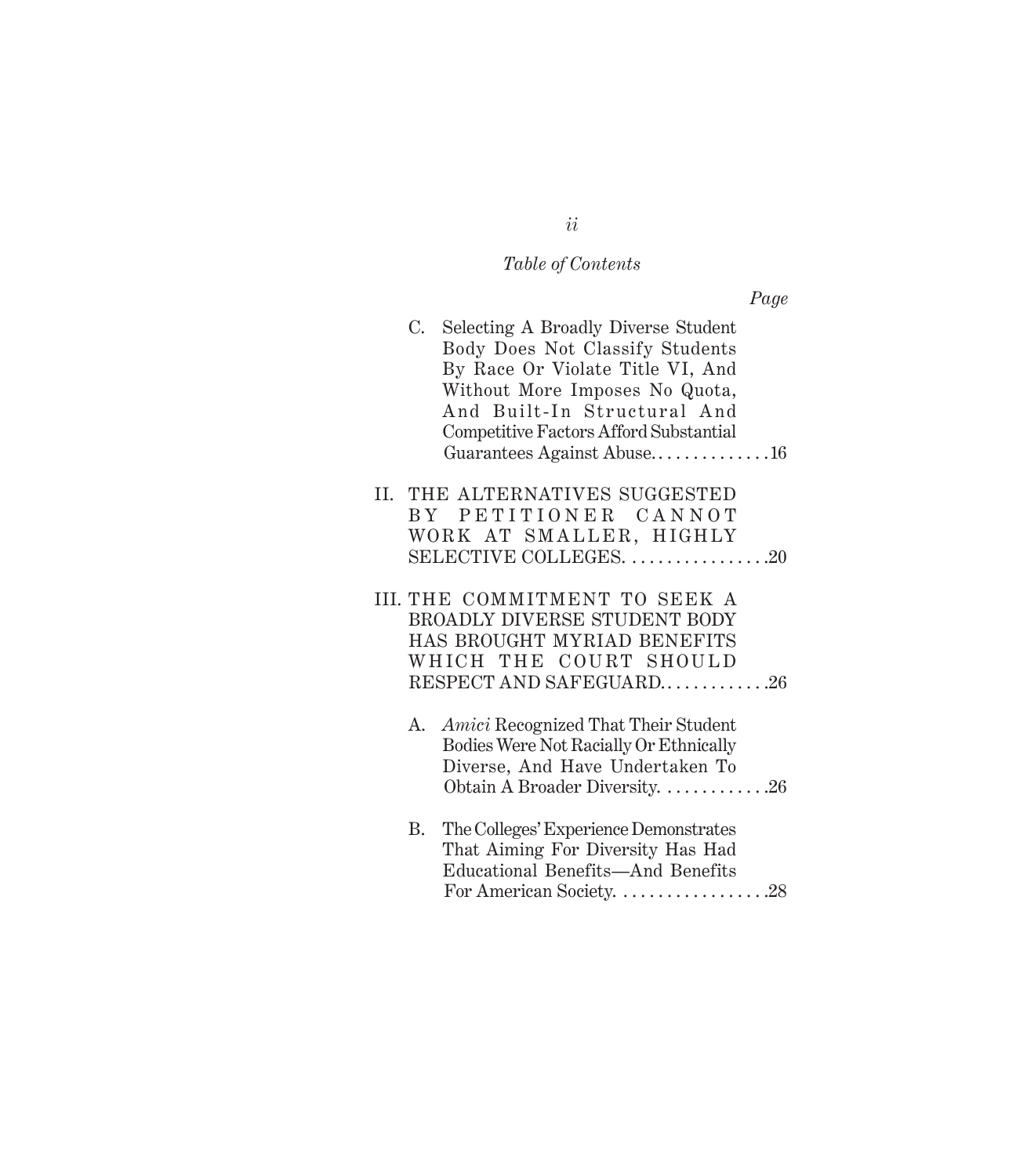# *Table of Contents*

*Page*

| IV. BARRING INSTITUTIONS OF HIGHER |  |
|------------------------------------|--|
|                                    |  |
| EDUCATION FROM MAINTAINING         |  |
| THEIR OWN ADMISSION CRITERIA       |  |
| WOULD VIOLATE VITAL PRINCIPLES     |  |
| OF ACADEMIC FREEDOM AND            |  |
| INSTITUTIONAL AUTONOMY, AS         |  |
| WELL AS STARE DECISIS31            |  |
|                                    |  |
|                                    |  |

*iii*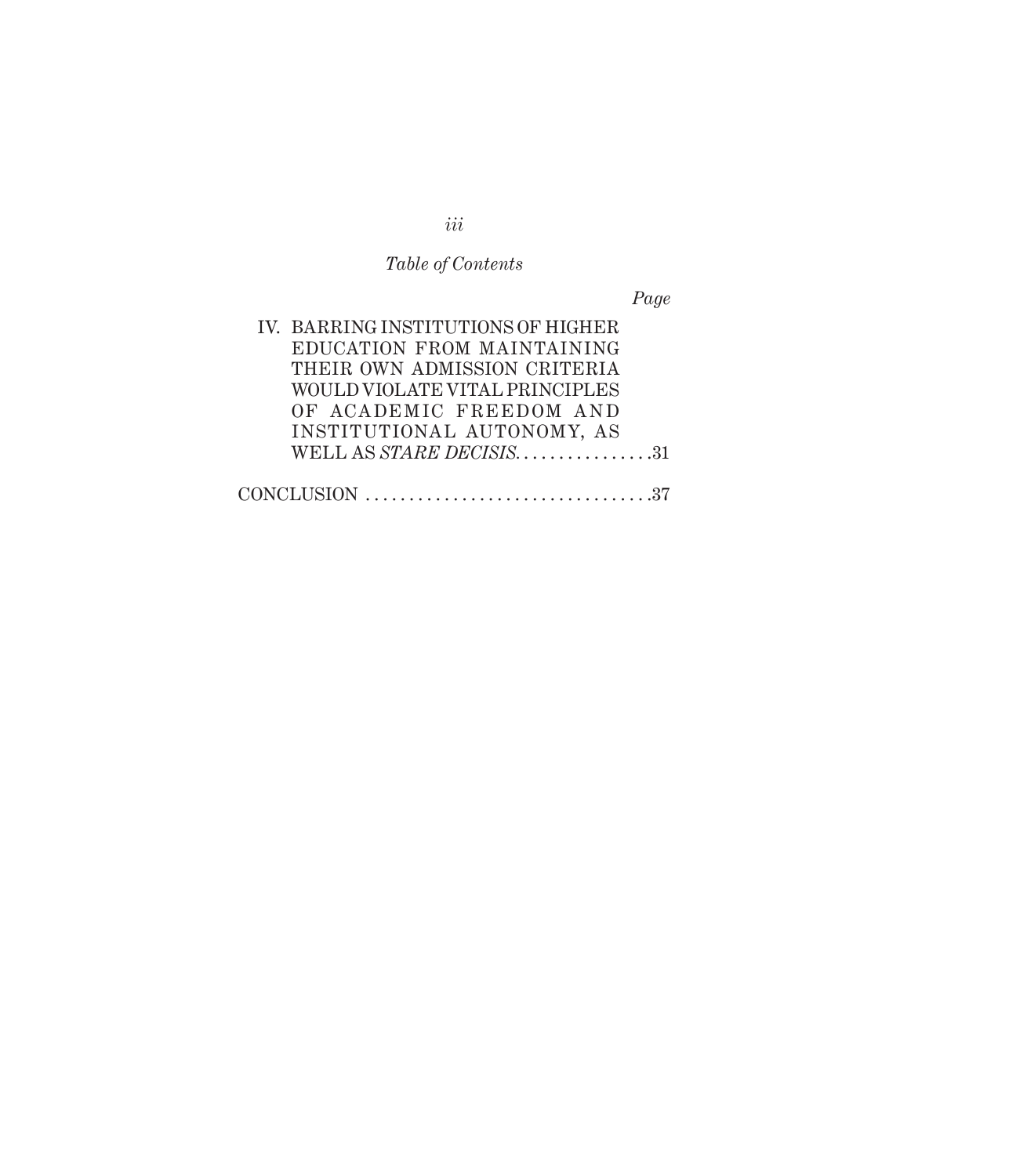## **TABLE OF CITED AUTHORITIES**

## *Page*

## **CASES**

| Batson v. Kentucky,                              |
|--------------------------------------------------|
| Bd. of Curators of the Univ. of Mo. v. Horowitz, |
| Cannon v. Univ. of Chicago,                      |
| Dickerson v. United States,                      |
| Grove City Coll. v. Bell,                        |
| Grutter v. Bollinger,                            |
| McCleskey v. Kemp,                               |
| Parents Involved v. Seattle Sch. Dist.,          |
| Regents of the Univ. of Mich. v. Ewing,          |
| Regents of Univ. of Cal. v. Bakke,               |

*iv*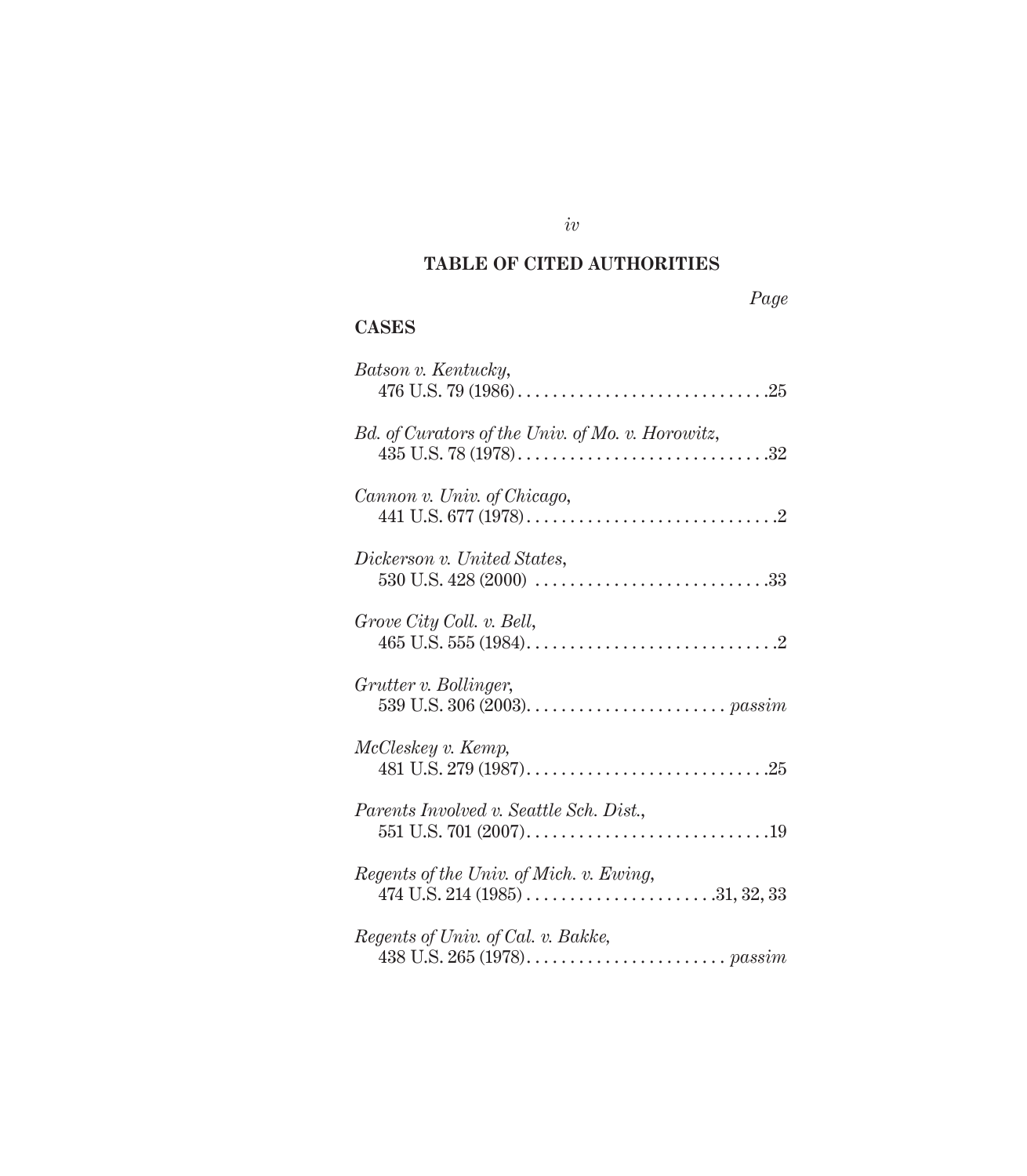## *Cited Authorities*

|                                          | Page |
|------------------------------------------|------|
| Trustees of Dartmouth Coll. v. Woodward, |      |
|                                          |      |
| <i>Washington v. Davis,</i>              |      |
|                                          |      |

### **OTHER AUTHORITIES**

| Adam Clymer, Service Academies Defend<br>Use of Race in Their Admissions                                                                                                                     |
|----------------------------------------------------------------------------------------------------------------------------------------------------------------------------------------------|
| Albert Hunt, Service Academies: Affirmative<br>Action at Work, Wall St. J., Jan. 23, 2003. 9                                                                                                 |
| Ass'n of American Universities, Diversity<br>Statement on the Importance of Diversity<br>in University Admissions (by presidents of<br>its 62 member institutions), Apr. 14, $1997 \ldots 6$ |
| Black First-Year Students at the Nation's<br>Leading Liberal Arts Colleges, J.                                                                                                               |
| Eric Schnapper, <i>Affirmative Action and the</i><br>Legislative History of the Fourteenth<br><i>Amendment</i> , 71 Va. L. Rev. 753 (1985)36                                                 |

*v*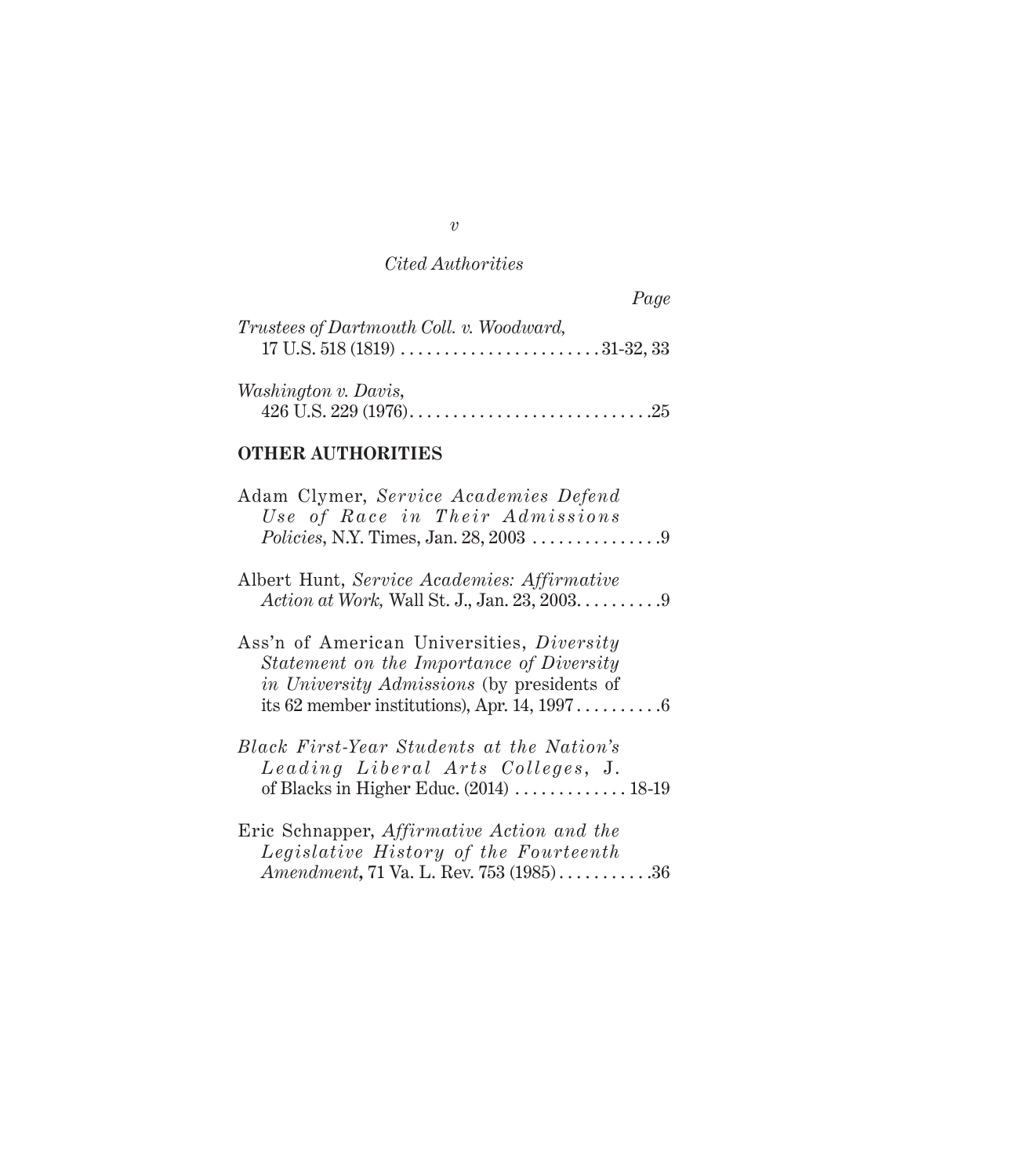## *Cited Authorities*

| Page                                                                                                                                                                                                       |
|------------------------------------------------------------------------------------------------------------------------------------------------------------------------------------------------------------|
| Gary Orfield, Reviving the Goal of an Integrated<br>Society: A 21st Century Challenge (Jan. 2009)13                                                                                                        |
| Harold Wade, Black Men of Amherst $(1976)$ 27                                                                                                                                                              |
| Jack Greenberg, Affirmative Action in Higher<br>Education: Confronting the Condition<br>and Theory, 43 B.C. L. Rev. 521 (2002). $\dots \dots \dots 35$                                                     |
| Jed Rubenfeld, Affirmative Action,<br>107 Yale L.J. 427 $(1997)$ 36                                                                                                                                        |
| Mitchell Chang et al., The Educational<br>Benefits of Sustaining Cross-Racial<br><i>Interaction Among Undergraduates, 77 J. of</i>                                                                         |
| Neil Lewis, Bush Adviser Backs Use of Race in<br>College Admissions, N.Y. Times, Jan. 18,                                                                                                                  |
|                                                                                                                                                                                                            |
| Paul Umbach & George Kuh, Student<br>Experiences with Diversity at Liberal Arts<br>Colleges: Another Claim for Distinctiveness,<br>77 J. of Higher Educ. 169 (2006). $\dots \dots \dots \dots \dots \dots$ |
| Robert A. Oden, Jr., Inauguration Convocation                                                                                                                                                              |

## *vi*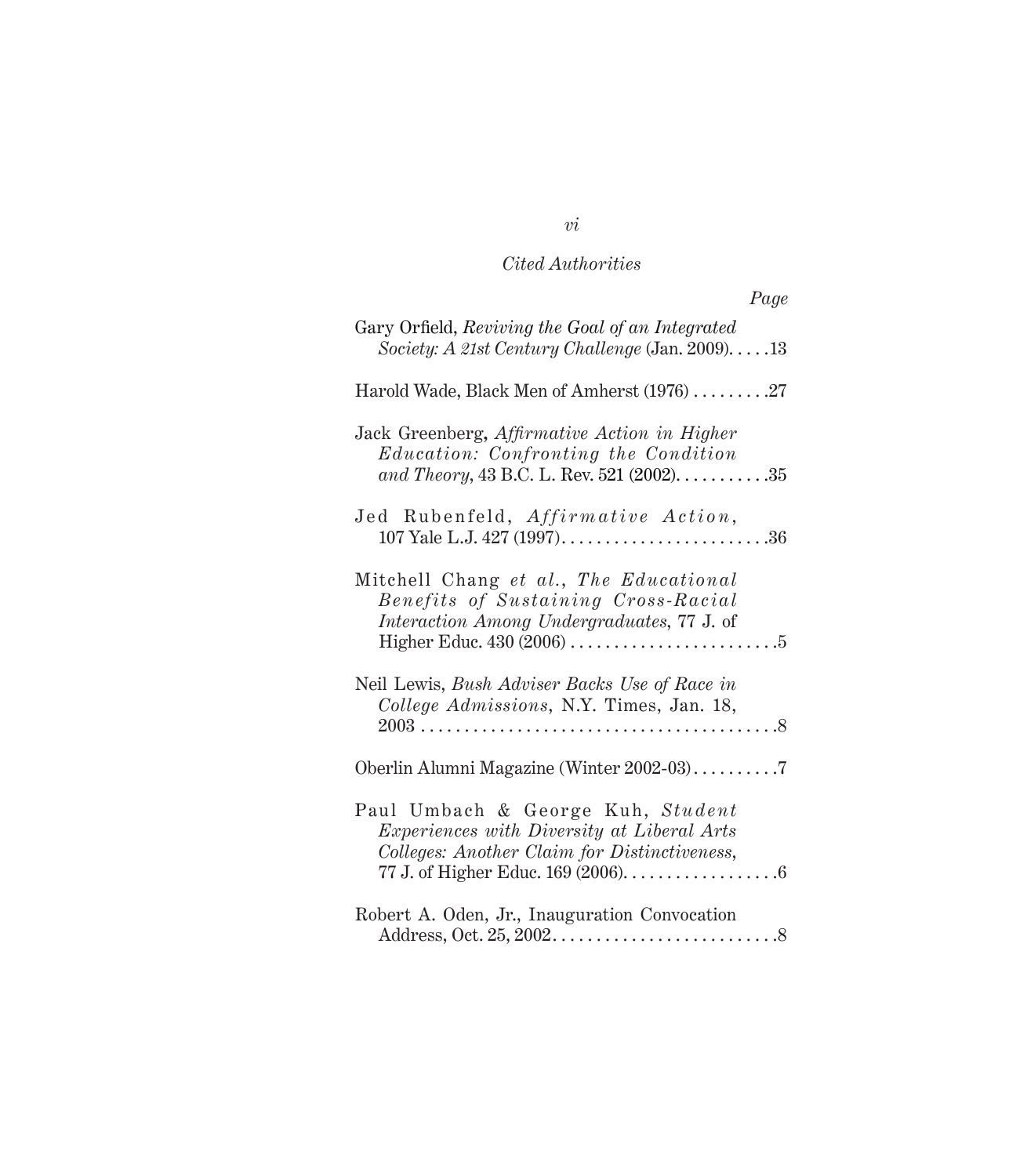## *Cited Authorities*

|                                                                                                    | Page |
|----------------------------------------------------------------------------------------------------|------|
| Sabrina Tavernise, Whites Account for Under<br><i>Half of Births in U.S.</i> , N.Y. Times, May 17, |      |
| Sandra Day O'Connor, Thurgood Marshall:<br>The Influence of a Raconteur,                           |      |
|                                                                                                    |      |
| William G. Bowen & Derek Bok,<br>The Shape of the River $(1998)$ 15, 16, 23, 24                    |      |

## *vii*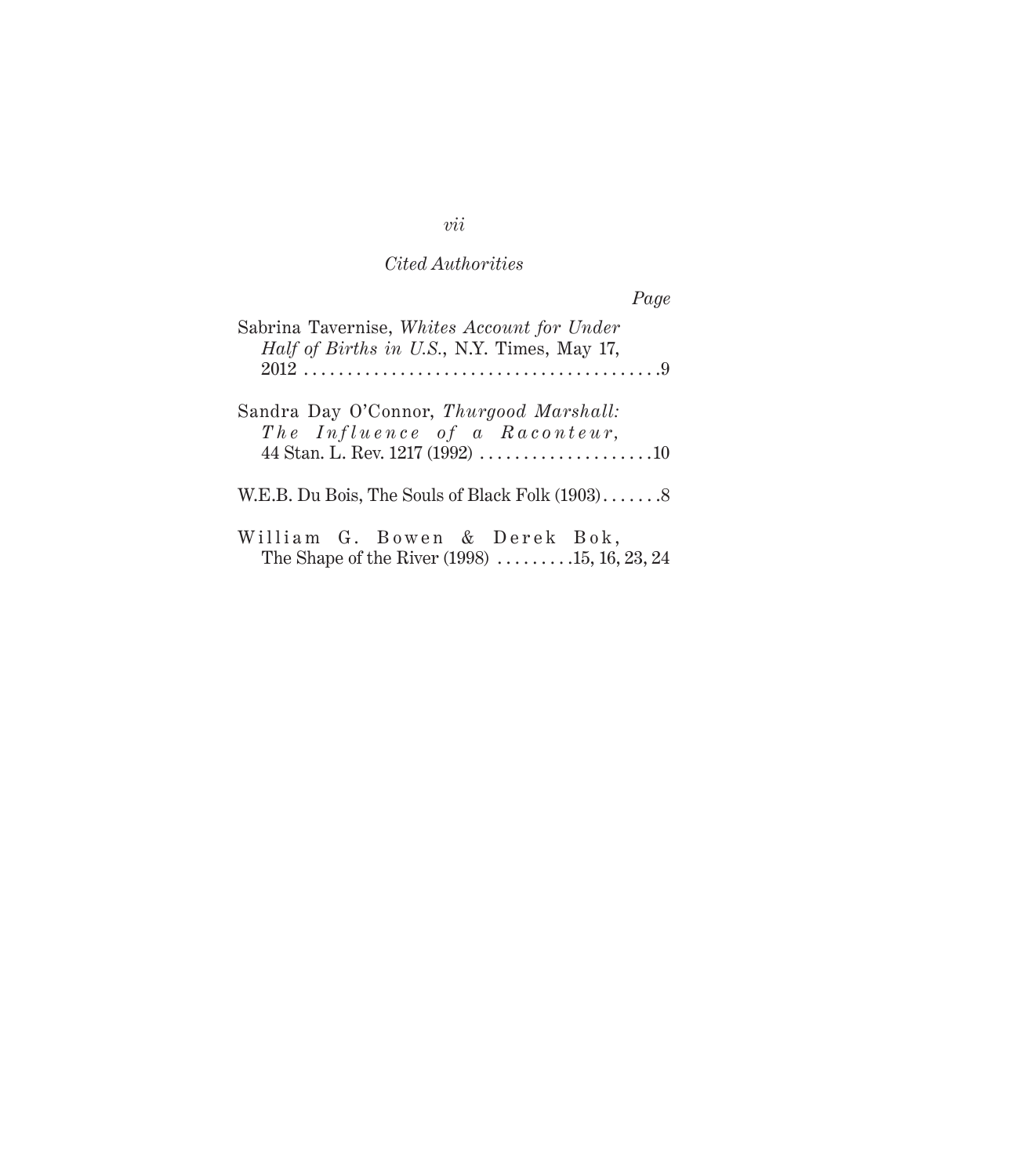#### **INTEREST OF THE** *AMICI CURIAE*

*Amici curiae* are thirty-eight private, highly selective residential colleges whose small size and excellence attract students from around the nation and the world.<sup>1</sup> They provide their students with a liberal education in its broadest sense—a rich, deep training in diverse subject matters, in residential settings where education takes place not only in the classroom but throughout four years on campus with classmates from different backgrounds and with different experiences and viewpoints.

Because of their excellence, each of the *amici* colleges is highly regarded and besieged with applications from wellqualified high school seniors. Because of their size, they can offer admission to only a small fraction of applicants. Because of their goals of fostering a rich educational environment, they select applicants not mechanically by SAT or ACT score, but by looking holistically at each qualified applicant and the qualified applicants as a group, taking into account a wide range of factors. Each year, *amici* decide which set of qualified applicants, considered individually and collectively, will take fullest advantage of what the college has to offer, contribute most to the

<sup>1.</sup> Although five of the *amici* are universities, and others offer masters degrees, their small size, selectivity, and emphasis on a liberal education in a residential setting align them with the others, and for convenience we refer to *amici* as "colleges" throughout.

No counsel for a party authored this brief in whole or in part, and no person or entity other than the *amici curiae* made a monetary contribution to its preparation or submission. Letters consenting to the filing of *amici curiae* briefs have been lodged by the parties with the Clerk.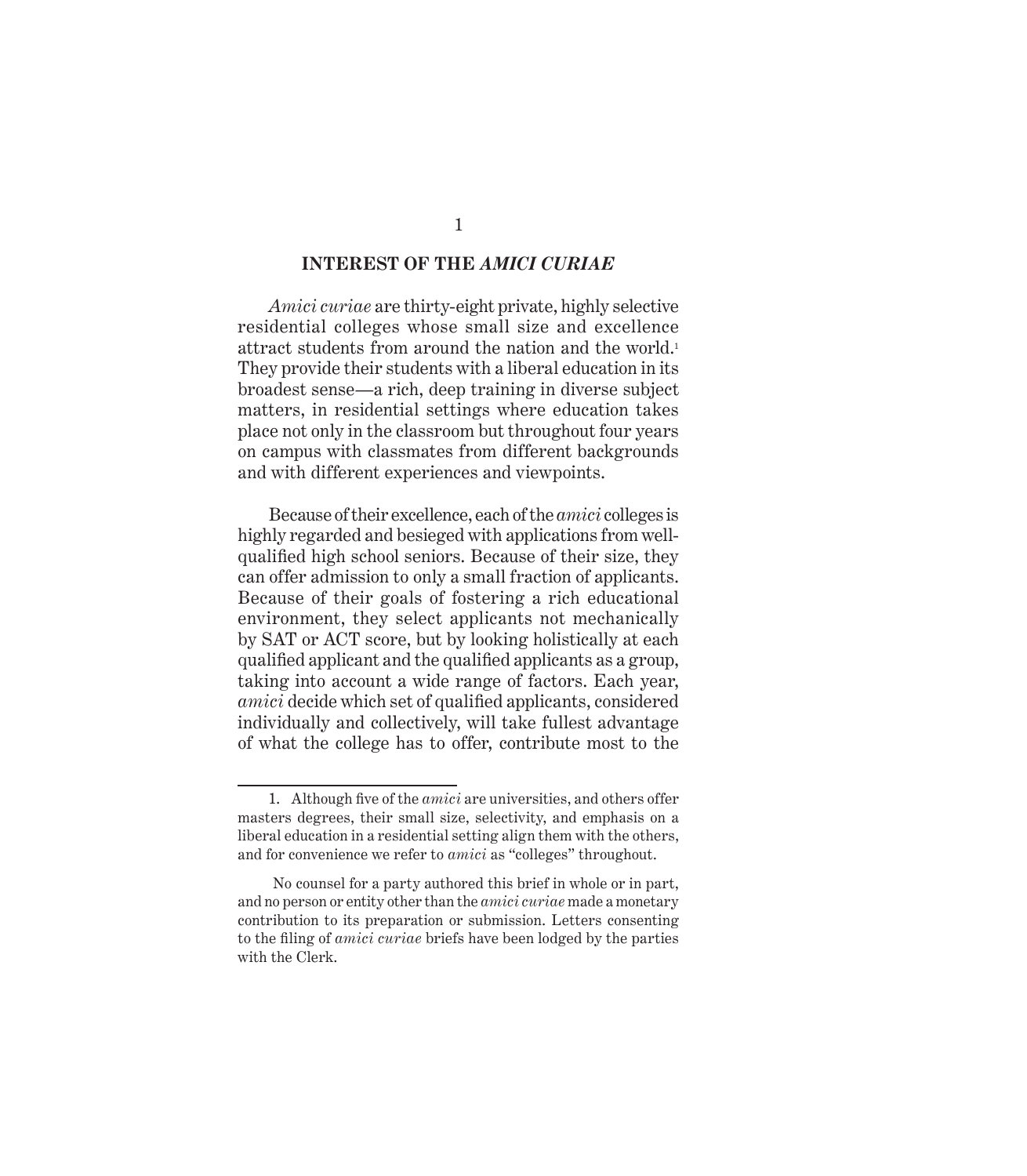educational process, and use what they have learned for the benefit of the larger society. Each college consciously seeks to assemble a highly diverse group of students from different states and countries, from urban and rural backgrounds, home-schooled, private-schooled, and public-schooled, with differing economic circumstances, with different kinds of experience or talent or athletic ability, students who will be the first in their families to go to college and legacy students following after parents or grandparents.

*Amici* have a direct interest in the outcome of this case because petitioner's claim is asserted, *inter alia*, under Title VI of the Civil Rights Act of 1964, which seemingly has identical application to public and private institutions alike. *See, e.g., Grove City Coll. v. Bell*, 465 U.S. 555, 566- 67 (1984) (applying Title IX of the Education Amendments of 1972, patterned on Title VI, to a private institution without suggestion of differential application); *Cannon v. Univ. of Chicago*, 441 U.S. 677 (1978) (same).

Both the Court's opinion and Justice Kennedy's dissent in *Grutter v. Bollinger*, 539 U.S. 306 (2003), approvingly cited the brief fi led by most of these same *amici* in *Grutter*  and commended *amici's* efforts to enroll broadly diverse classes. But in view of Title VI and *Cannon*, a decision condemning Texas' admissions procedures might be taken—depending on how it was written—to confound and restrict *amici's* efforts to assemble diverse student bodies. To alert the Court to the substantial harm that applying petitioner's arguments to *amici* would cause and to advise it of the extent to which the "alternatives" touted by petitioner are impracticable and illusory for smaller selective institutions—*amici* submit this brief.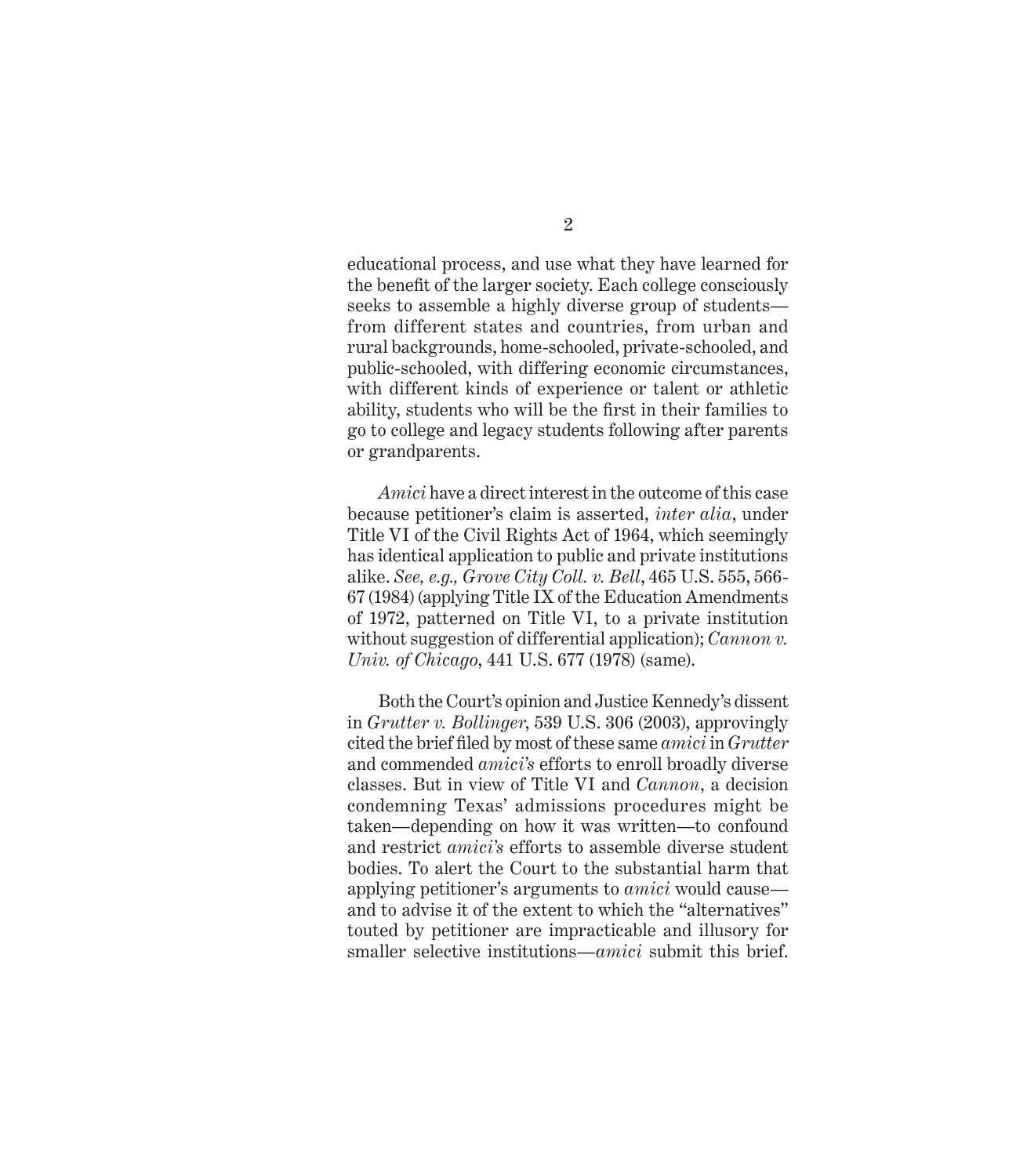Whatever decision is made here as to the Texas plan challenged by Fisher should extend no further, absent a properly presented case raising the issue in the context of small, highly selective private institutions.

#### **SUMMARY OF ARGUMENT**

The Court should examine petitioner's sterile submission with a view to the experience of operating admissions programs at the nation's selective colleges and universities. The Court should consider the experience of admissions before diversity was highly valued, and the progress toward equal opportunity since. Many private colleges were created, and are funded, as engines of social change, and the Court should consider the realities of selecting students in a society in which race still matters and the effects of discrimination and entrenched segregation still linger.

African-American students were absent from, or present in very small numbers at, most selective institutions of higher education, including *amici*, until the 1960s. Only when those institutions began to include racial diversity among the other kinds of diversity long sought for did they begin to enroll more than token numbers of African-American students. Research and experience both suggest that for small, highly selective private colleges like *amici*, carving out race from all the other kinds of diversity consciously aimed for would have a predictable, substantial resegregating effect.

Certainly *amici* could not possibly institute Texas' practice of offering admission to the top 10% of high school graduates, or any program like it, without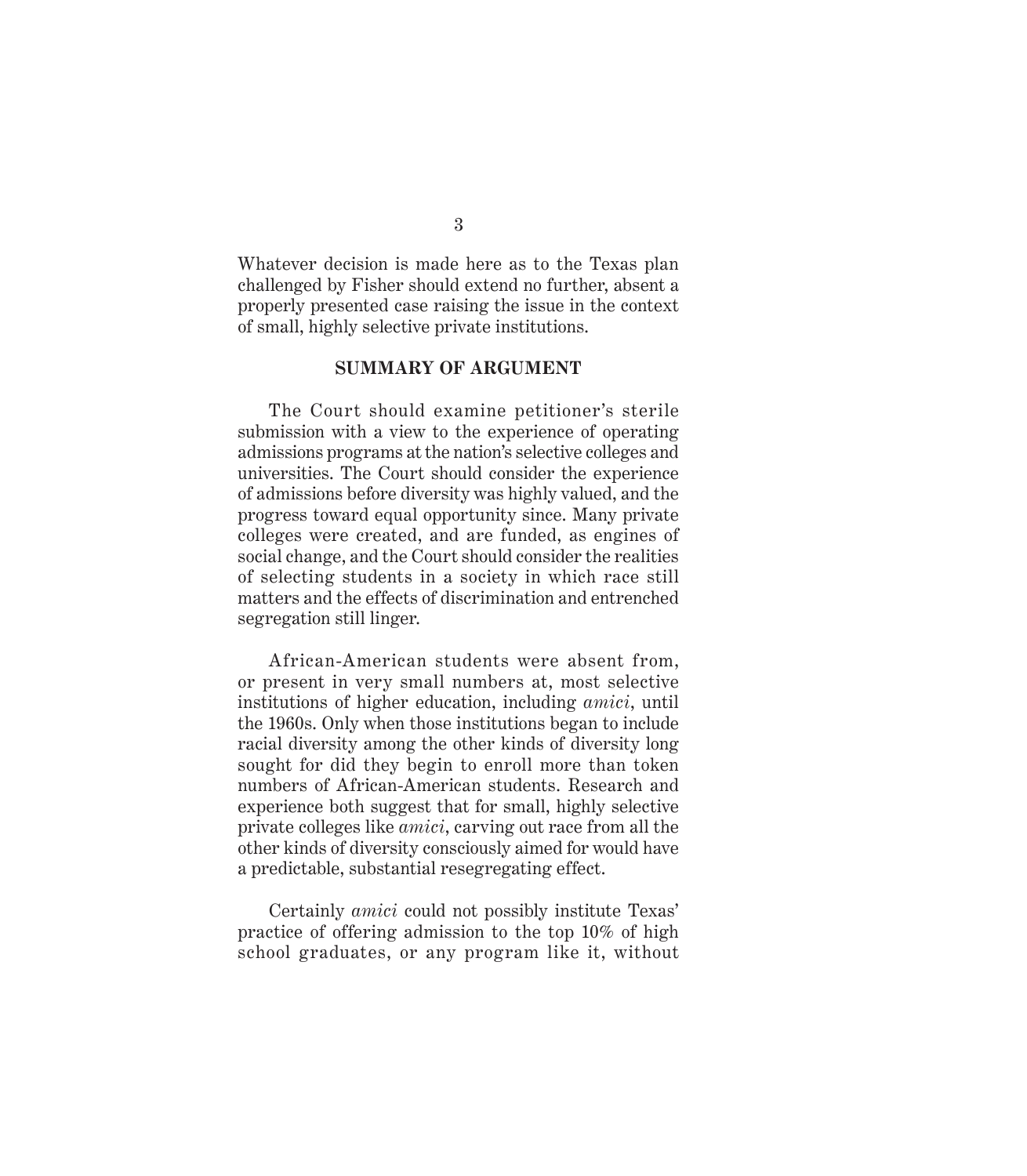radically changing their nature. Additional alternatives suggested—admitting a percentage of each high school class, or focusing on class or economic circumstance without looking at racial background—could not work if the objective is to enroll a class that is both academically excellent and diverse. The rules that petitioner urges would deprive *amici* of the diversity that they value for its contribution to the residential, liberal education they provide. Seeking out and obtaining diversity, including racial diversity and students from diverse national origins, does not violate Title VI and does not amount to a quota. The competition among highly selective institutions ensures a meritocracy and militates against any racial division of spoils. Diversity as practiced at *amici* has had substantial educational benefits.

Both the deference due to the educational policies of universities and colleges, *Grutter,* 539 U.S. at 328-29, and the respect due under *stare decisis* to *Grutter* and *Regents of Univ. of Cal. v. Bakke,* 438 U.S. 265 (1978), support the judgment below.

#### **ARGUMENT**

**I. PRIVATE, HIGHLY SELECTIVE COLLEGES HAVE A COMPELLING EDUCATIONAL INTEREST IN ENROLLING BROADLY DIVERSE—INCLUDING RACIALLY DIVERSE— CLASSES, AND CANNOT DO SO WITHOUT TAKING THE DIVERSITY THEY STRIVE FOR INTO ACCOUNT.**

During the late 1960s, as American society was coming to grips with the exclusion of African-Americans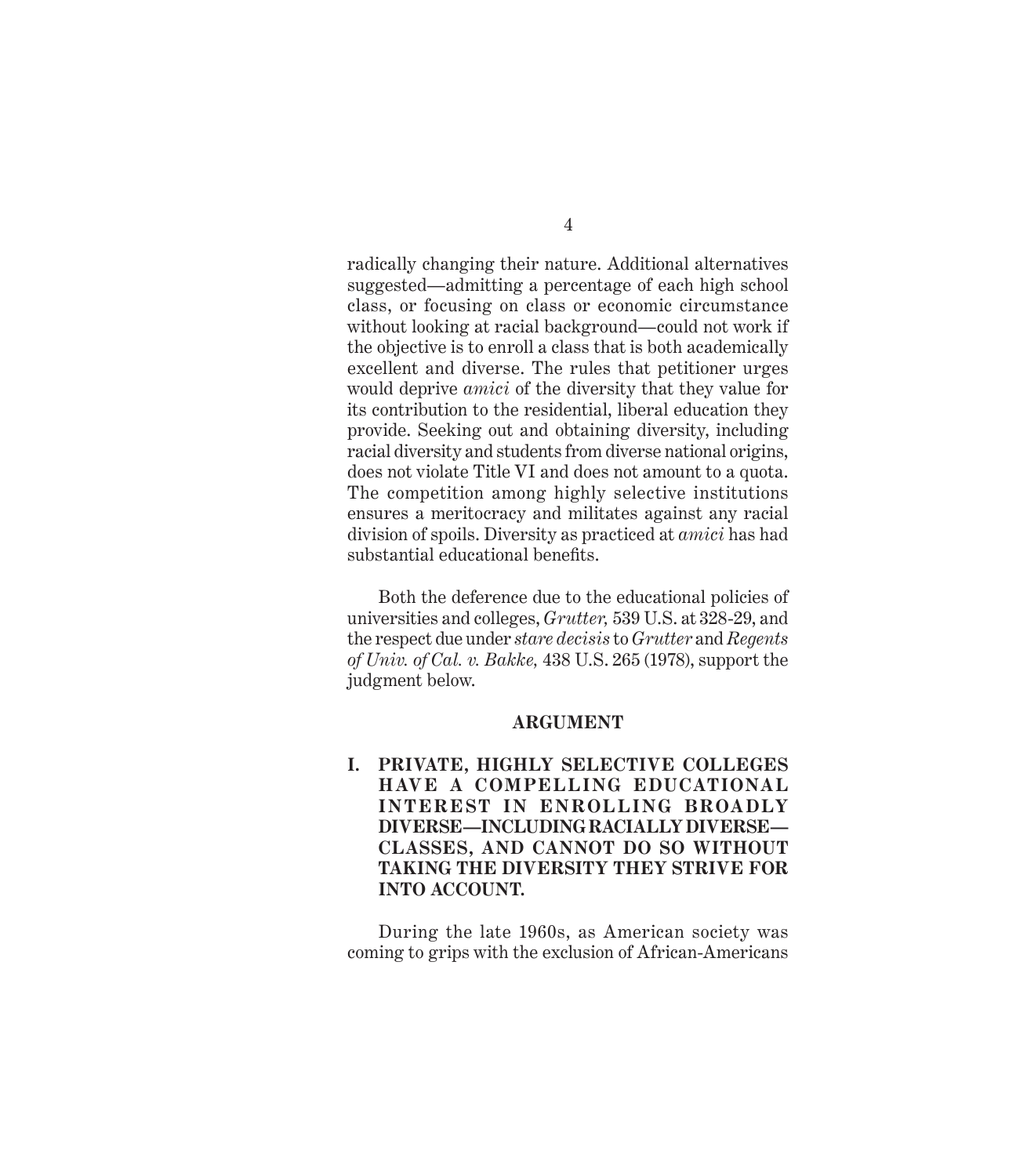from many of the institutions and benefits of American life, *amici* took note of how few such students they had enrolled and began to seek out and enroll students from historically disadvantaged groups. Studies have consistently shown that these efforts to diversify have benefitted the institutions, the student body, and society as a whole. *See, e.g.*, Mitchell Chang et al., *The Educational Benefits of Sustaining Cross-Racial Interaction Among Undergraduates*, 77 J. of Higher Educ. 430, 430-31 (2006)  $($ "[D] iversity-related benefits are far ranging, spanning from benefits to individual students and institutions in which they enroll, to private enterprise, the economy, and the broader society."). The educational benefits that *amici* have gained from those efforts, and their assessment that substantial resegregation would likely follow if the Court precludes consideration of racial or ethnic diversity, are accurately reflected in the path-breaking work by former Princeton President William G. Bowen and former Harvard President Derek Bok, titled The Shape of the River*.*

The argument of petitioner and her *amici*, if accepted, would harm the education offered at highly selective institutions, and the nostrums that they offer to avoid or mitigate those harms are entirely impractical.

#### **A. Private, Highly Selective Colleges Are Committed To Obtaining The Educational Benefits Of Diversity, Including Racial Diversity.**

In considering petitioner's challenge, the beginning of wisdom is to recognize, as the Court did in *Bakke*, 438 U.S. at 312, that *educators* set the relevant policies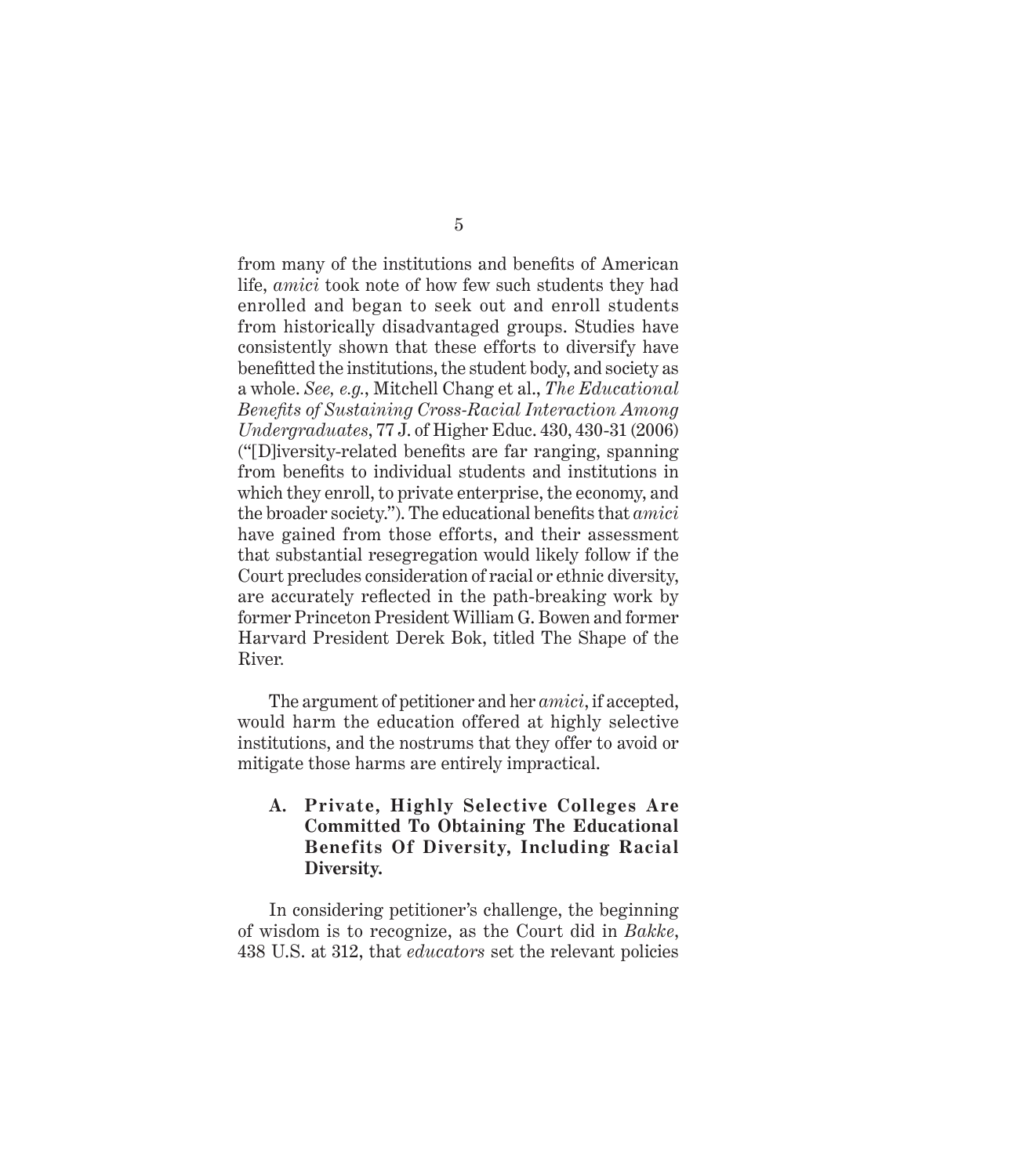at institutions of higher education, and that there are sound *educational* reasons why America's colleges and universities have virtually without exception concluded that many different kinds of diversity, including (but not limited to) racial and ethnic diversity, create the best environment for learning. *Grutter* expressly accepted that a university's interest "in attaining a diverse student body" is compelling. 539 U.S. at 329-33.

The point is basic, and the agreement of educators is broad,<sup>2</sup> particularly among liberal arts colleges and small universities which *intentionally* are close-knit communities in which students live and constantly engage with each other.<sup>3</sup> The broad diversity that characterizes American colleges and universities makes them unique, educationally superior, the envy of the world, and excellent beyond the capacities of narrower institutions.

The Amherst College Trustees' 1996 Statement on Diversity continues to be representative of the views of *amici* generally:

We will continue to give special importance to the inclusion within our student body, our faculty and our staff of talented persons from groups that have experienced prejudice and

<sup>2.</sup> *See, e.g.,* Ass'n of American Universities, *Diversity Statement on the Importance of Diversity in University Admissions* (by presidents of its 62 member institutions), Apr. 14, 1997, *available at* http://www.aau.edu/WorkArea/DownloadAsset. aspx?id =1652.

<sup>3.</sup> *See* Paul Umbach & George Kuh, *Student Experiences with Diversity at Liberal Arts Colleges: Another Claim for Distinctiveness*, 77 J. of Higher Educ. 169, 172 (2006).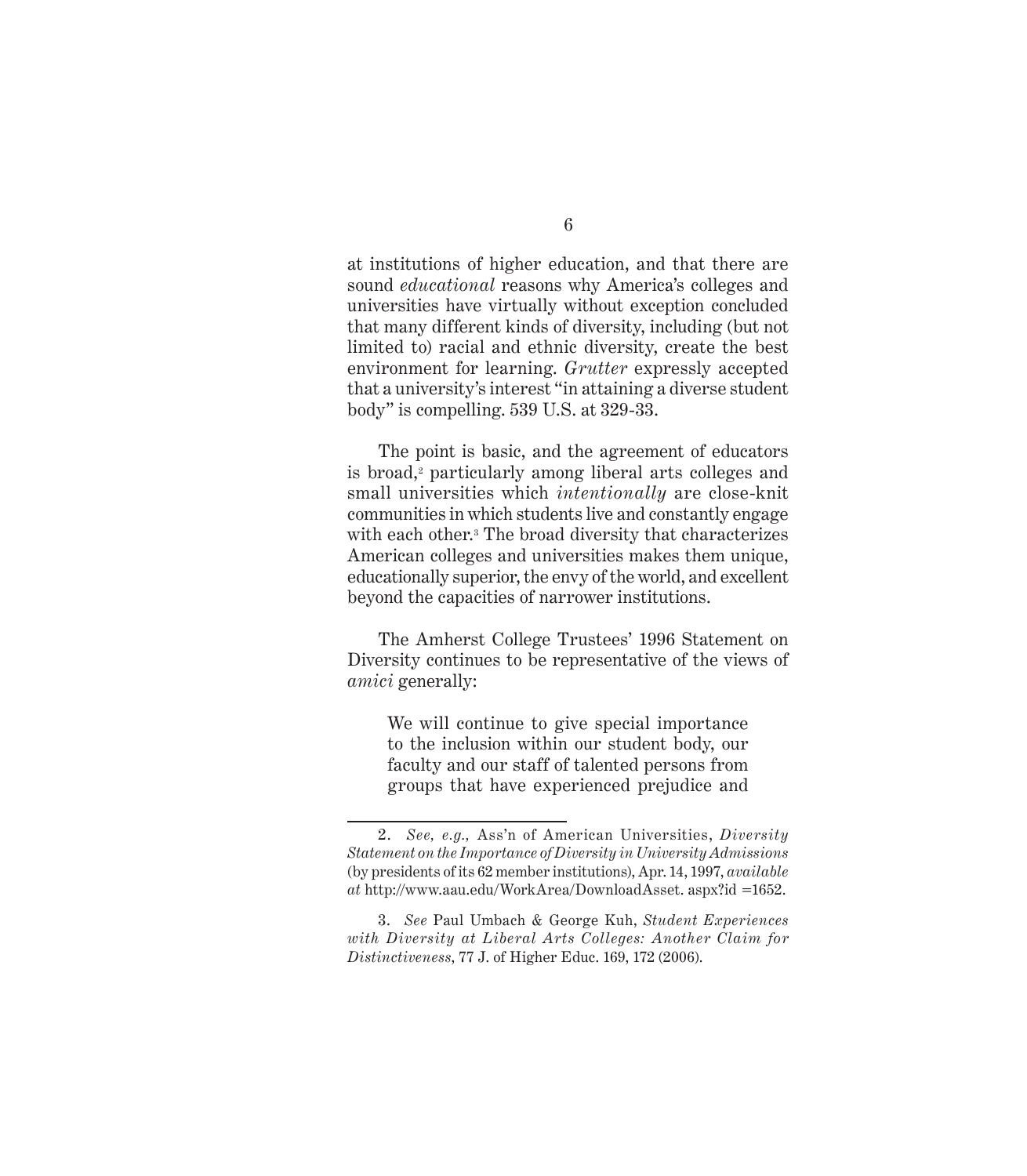disadvantage. We do so for the simplest, but most urgent, of reasons: because the best and brightest people are found in many places, not few; because our classrooms and residence halls are places of dialogue, not monologue; because teaching and learning at their best are conversations with persons other than ourselves about ideas other than our own.4

That understanding is not newly minted. Oberlin, which almost uniquely among *amici* has been steadily attentive to the importance of enrolling African-Americans since well before the Civil War, concluded as early as the 1830s that "bringing together students with different backgrounds and experiences" made for a superior education.<sup>5</sup>

The kind of holistic consideration that Justice Powell in *Bakke* referred to as "the Harvard College Program" in which applicants are each considered, with the choice of offerees made from among well-qualified applicants after considering all their various strengths and experiences, without quotas or reserved slots by race–is standard at each of the *amici* (and has some similarity to UT's A1/ PA1 system, but some differences as well). This approach necessarily considers race and ethnic background (all of

<sup>4.</sup> https://www.amherst.edu/offices/diversityoffice/welcome. *See also, e.g.,* https://www.conncoll.edu/commitment-to-diversity/#. VibuOBCrTjE; http://www.middlebury.edu/studentlife/doc.

<sup>5.</sup> Oberlin Alumni Magazine, Winter 2002-03, at 2. Any suggestion that upon enactment of the 1866 Civil Rights law Oberlin was violating the law—which is what petitioner's argument amounts to—is an indefensible misreading of history.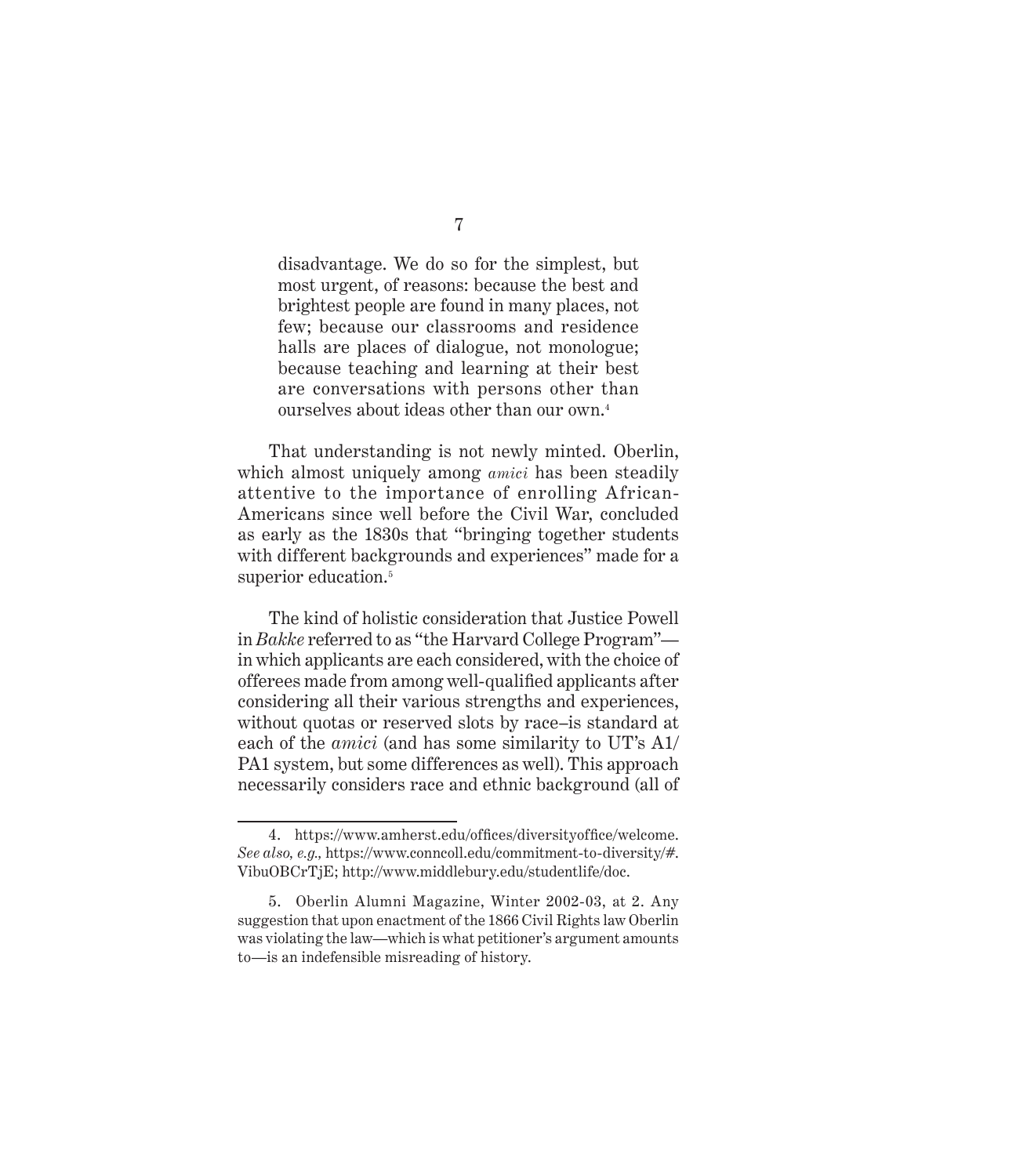them), because consideration of *every* kind of diversity (socio-economic, artistic, musical, athletic, legacy connection, foreign residence) requires just that.

The proposition that broad diversity (including racial diversity) is important to the education provided by our nation's colleges and universities has been supported by thoughtful, experienced leaders such as former Secretary of State and Stanford Provost Condoleezza Rice.<sup>6</sup> Why is an education characterized by encounters with difference so vital? Because, as W.E.B. Du Bois wrote more than 100 years ago, "The function of the university is not simply to teach bread-winning, or to furnish teachers for the public schools  $\dots$  it is, above all, to be the organ of that fine adjustment between real life and the growing knowledge of life, an adjustment which forms the secret of civilization." As former Carleton College President Robert A. Oden, Jr. put the same point, "'the single greatest source of growth and development is the experience of difference, discrepancy, anomaly," and "the free and uncensored play of ideas and opinions and arguments and positions is central to the fabric of a liberal arts education." A college "peopled by those representing and trying out such ideas and opinions and arguments is a finer college for the presence of these people."8

<sup>6.</sup> Neil Lewis, *Bush Adviser Backs Use of Race in College Admissions*, N.Y. Times, Jan. 18, 2003, at A14.

<sup>7.</sup> W.E.B. Du Bois, The Souls of Black Folk (1903), *available at* http://www.bartleby.com/114/5.html.

<sup>8.</sup> Inauguration Convocation Address, Oct. 25, 2002, *available at* www.carleton.edu/inauguration/speeches.php3.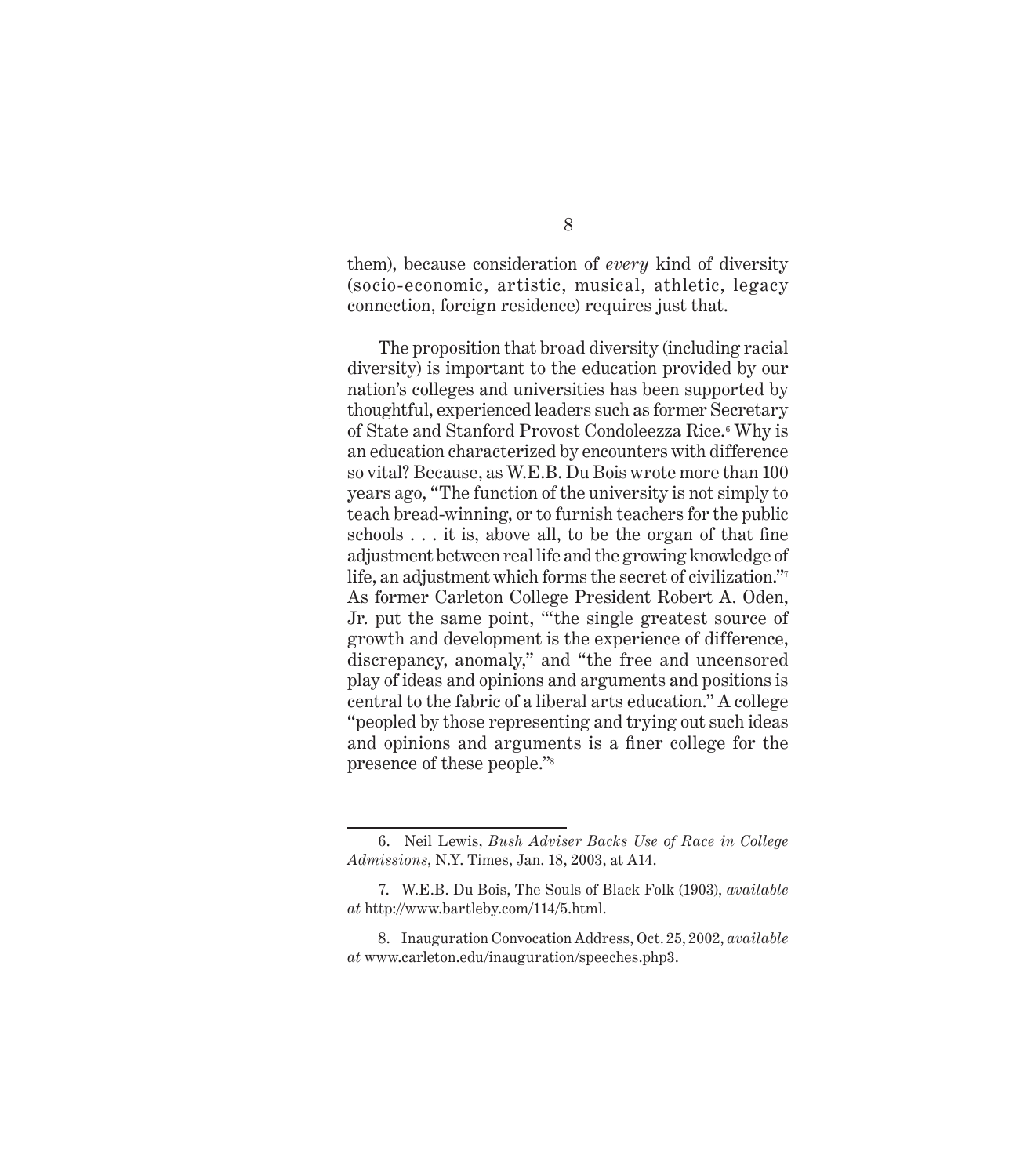*Amici* share that experience and judgment, and believe that they would receive fewer applications and matriculate fewer of the students that they want of every sort (including white students) if they could not offer the broad diversity that today's students value and demand.

Deliberately seeking out diversity of every sort (including of gender, ethnicity, and race)—and not merely hoping that it magically arrives and shrugging when it doesn't—has been the rule in the judicial appointment process in state and federal courts for the past three decades; for the nation's two principal political parties in myriad federal, state, and local elections, both of which seek to enlist candidates and spokespeople who *as a group* are diverse in various ways (including racially and ethnically); in federal and state cabinet selections; in the service academies; and in the military's officer ranks.<sup>9</sup> It is even more essential now that "minority" births (including Hispanics, African-Americans, Asians, and those of mixed race) comprise over 50% of U.S. births.10

10. Sabrina Tavernise, *Whites Account for Under Half of Births in U.S.*, N.Y. Times, May 17, 2012, at A1.

<sup>9.</sup> Successive presidents since at least 1976 have treated appointing more female, African-American, and Hispanic individuals to the federal bench and cabinet as a laudable goal, not an equal protection violation. Federal and state judiciaries have been transformed from virtually all-white four decades ago to today's judiciary, which looks like the population at large. For the service academies, *see, e.g.,* Adam Clymer, *Service Academies Defend Use of Race in Their Admissions Policies*, N.Y. Times, Jan. 28, 2003, at A17; Albert Hunt, *Service Academies: Affirmative Action at Work*, Wall St. J., Jan. 23, 2003, at A15. Both political parties have for years made a public point of seeking to enlist well-qualified black and Hispanic candidates to run for office, and the ethnically balanced ticket has an even longer pedigree.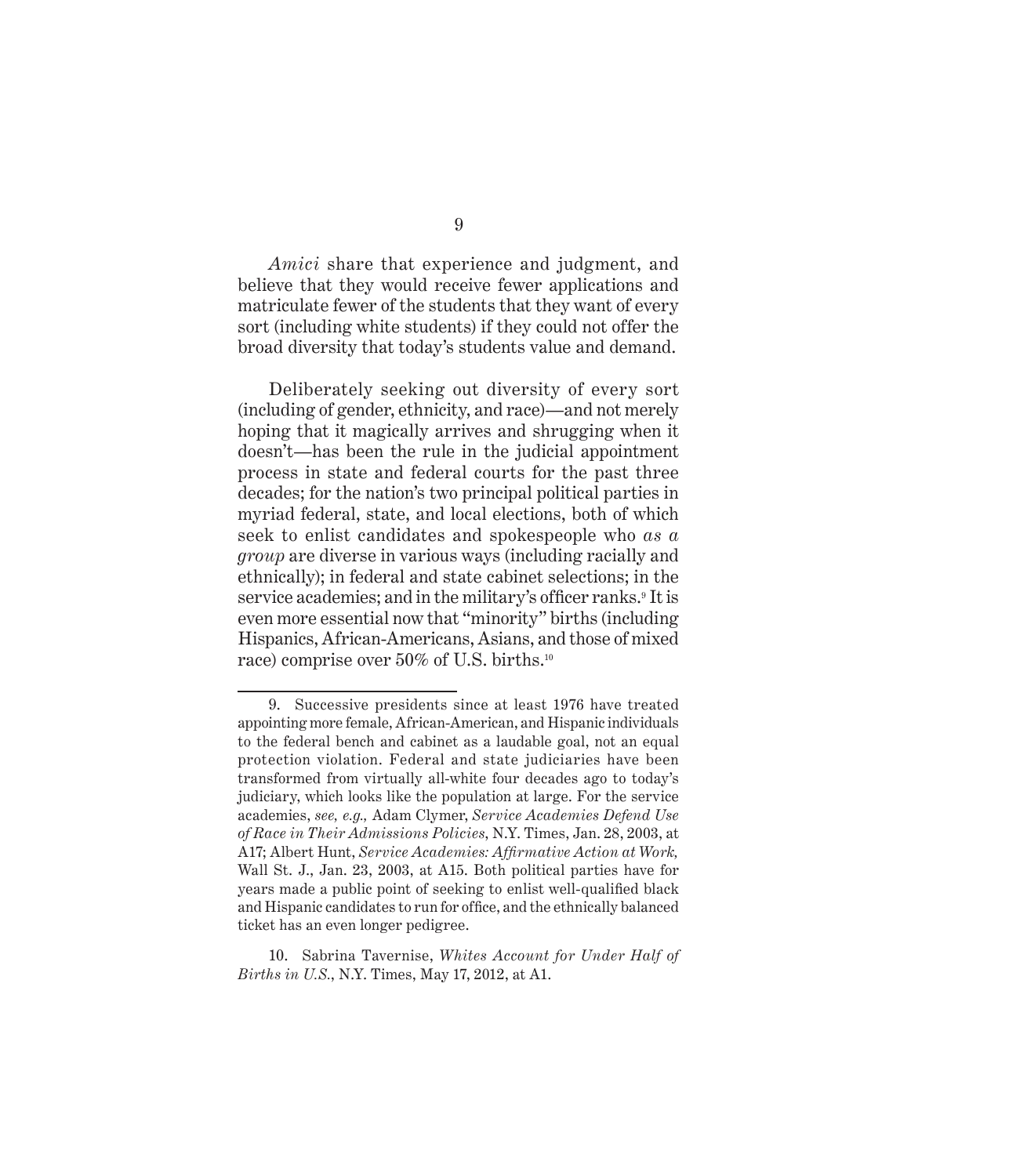The practical wisdom underlying these practices rebuts any assertion that diverse viewpoints and opinions could be adequately obtained by considering only economic circumstances and disadvantage. Those differences are valuable educationally too, and *amici* devote enormous resources to identifying and supporting such applicants. But they do not exhaust or reflect all of the diversity that students will need to confront, understand, and be able to relate to and work with.

That conversations may be deeper or more powerful when we speak with those whose experience is different and hit us with a different moral force—is the point made in Justice O'Connor's memoir of Justice Thurgood Marshall. Sandra Day O'Connor, *Thurgood Marshall: The Infl uence of a Raconteur,* 44 Stan. L. Rev. 1217, 1220 (1992). Every President since President Johnson has considered it important to give the nation that measure of diversity in their judicial and cabinet appointments; it is equally important that *amici* be able to do so in admissions as well.

#### **B. Highly Selective Institutions Cannot Obtain The Diversity They Seek Except By Seeking It Directly.**

To assemble a truly diverse student body, Deans of Admission and their staffs need to consider all the talents, interests, and backgrounds of qualified applicants. Among other things, they look for students with particular experiences or talents, international students, legacy students, students whose parents have not had the benefits of higher education, and students from deprived economic backgrounds or struggling rural or urban areas. And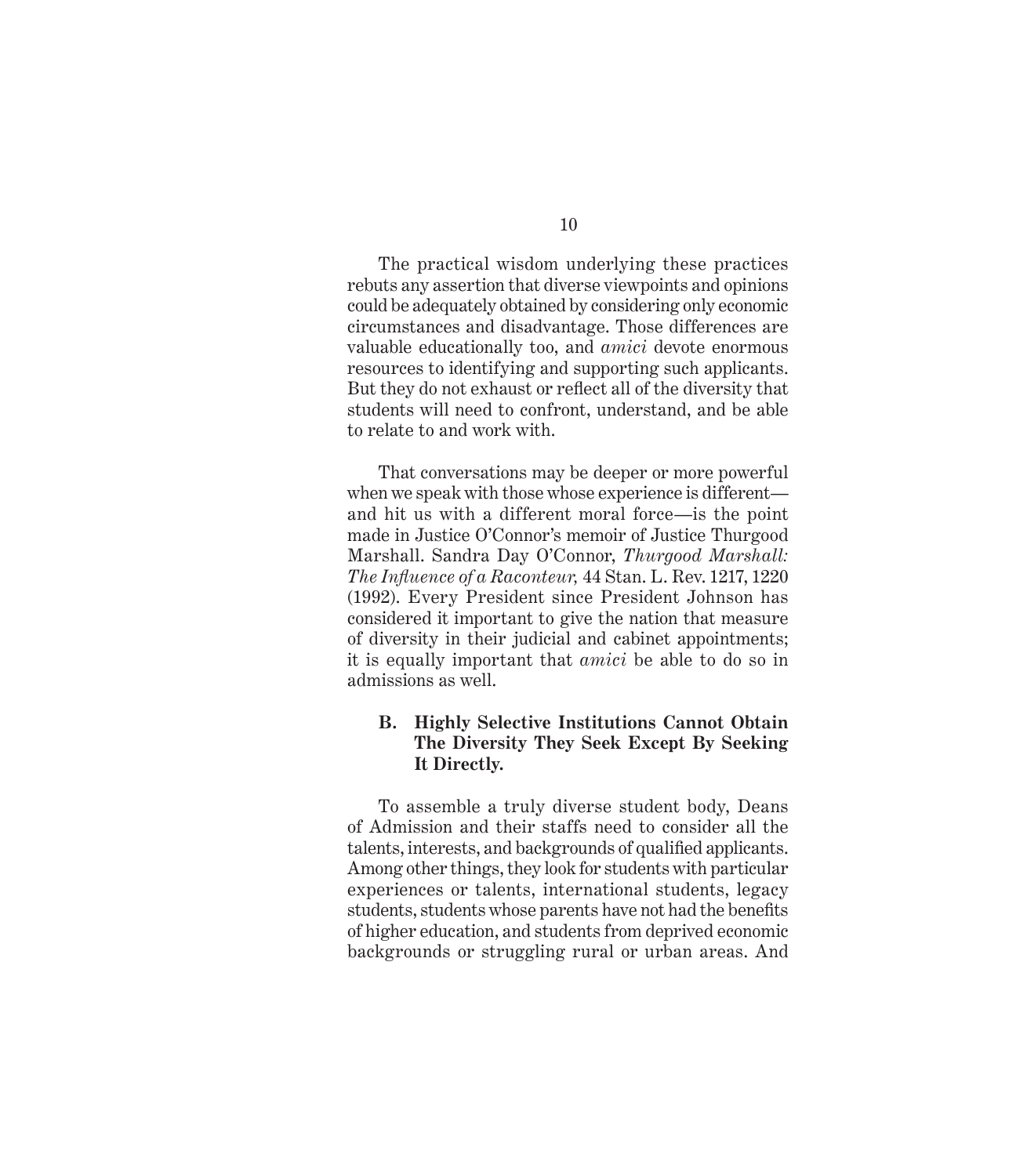then the larger admissions committee discusses each (or virtually each) qualified applicant file.

Typical of the factors holistically considered is this list from Amherst College, in no particular order:

- 1. the strength of the candidate's academic program in relation to the opportunities available at the candidate's secondary school;
- 2. the candidate's academic record, taking into account the rigor of the grading system at the candidate's secondary school;
- 3. the depth of academic talent at the candidate's secondary school, which is particularly important at secondary schools where rank in class information is provided;
- 4. evidence of intellectuality, creativity, or unusually well-developed commitment to a particular academic field, as evidenced in the two required teacher recommendations, guidance counselor report, and the candidate's required essays;
- 5. the candidate's standardized test scores;
- 6. the extent and depth of the candidate's non-academic achievement and leadership;
- 7. formalized and standardized assessments of the candidate's athletic or artistic ability made by coaches and arts faculty;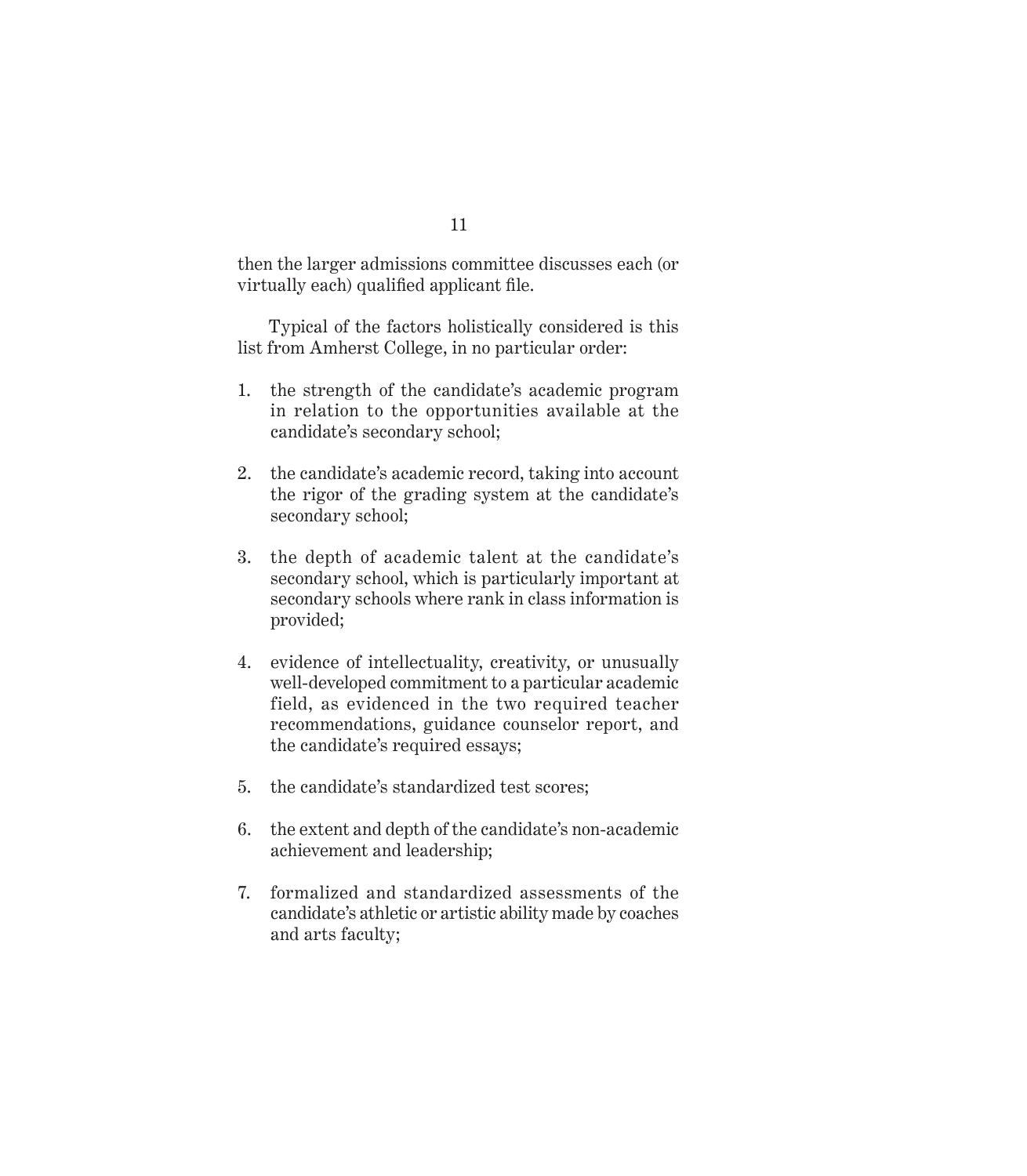- 8. the candidate's socio-economic status, as determined by family income and educational attainment of parents, if reported;
- 9. particular personal, family, and economic hurdles faced by the candidate and/or immediate or extended family, including (but not limited to) race and ethnic background;
- 10. ongoing and prospective support from extended family, community-based organizations, opportunity programs, or religious organizations;
- 11. educational attainment of siblings;
- 12. prospects for success or lack thereof in a candidate's particular field of academic interest;
- 13. potential to support community-building or crosscultural understanding across diverse populations; and
- 14. ability to lend under-represented perspective to intellectual, academic, or social discourse.

The overriding task is to assemble the most interesting and talented class of students, ready to learn from one another and from the college's faculty, and likely to spread the benefits of their education. As Williams College put it, "the college seeks students with strong intellectual skills who will benefit most from the education offered at Williams and then, in turn, benefit society by filling leadership positions in local and national life." It does so believing that "all students—regardless of race, ethnicity,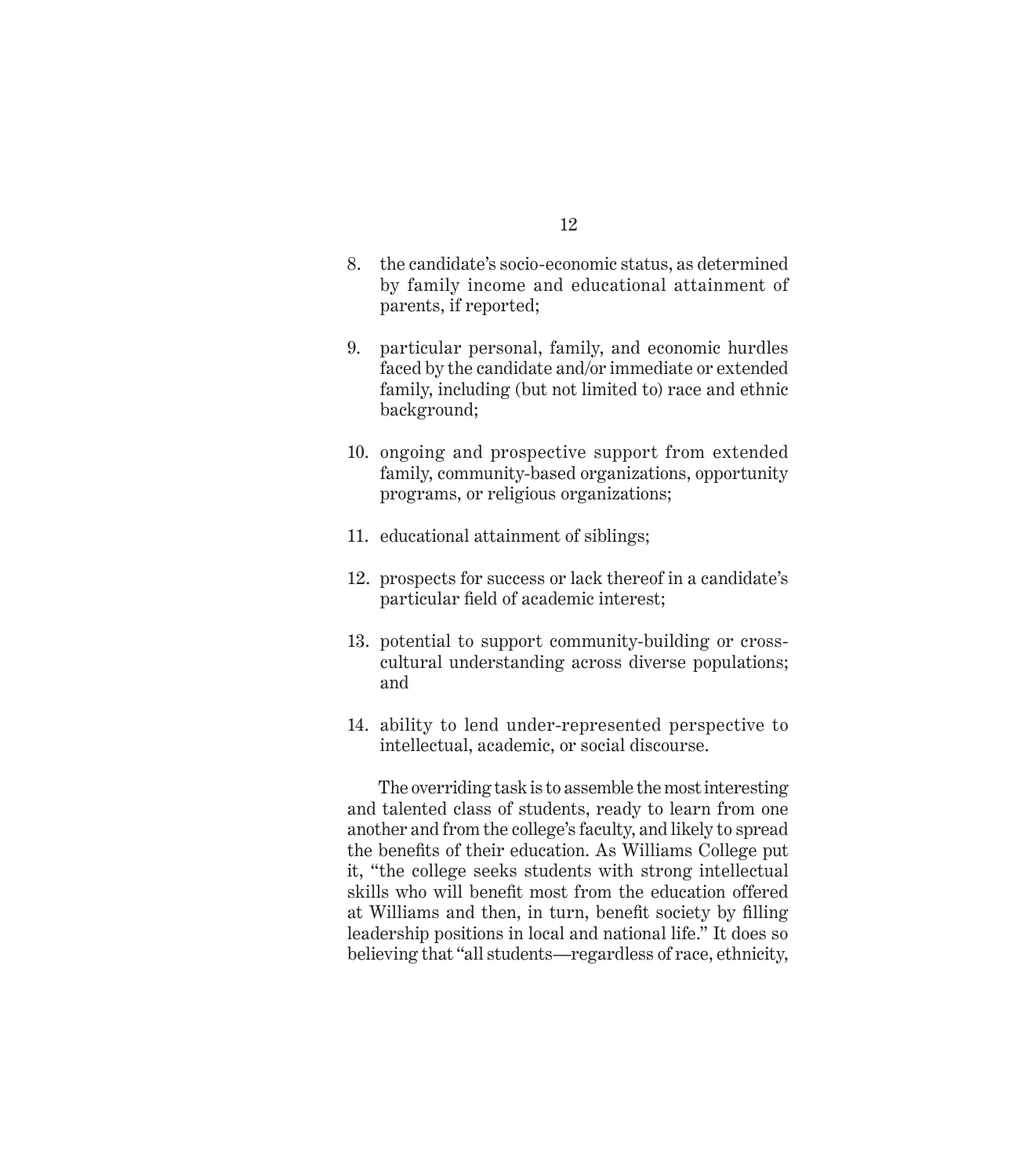socioeconomic status, etc.—benefit from studying with students from varied backgrounds rather than in a more homogeneous setting."

This admissions process does not allocate benefits according to race, but rather assesses each applicant's likely success and contribution. In making those assessments, consideration of challenges surmounted—in the broadest sense, where applicants are coming from—is indispensable. The primary and secondary educational system in the United States is far from a level playing field, and although an increasing share of U.S. students attend multiracial schools with more than 10% students from each of three or more racial groups, black and Latino students are becoming more isolated from whites than they have been.<sup>11</sup>

College applicants do not present with equal educations. Highly selective colleges therefore need to be especially alert to evidence of efforts and accomplishment indicating exceptional promise and motivation on the part of students who have not had many advantages and who therefore may not score as highly on standardized tests. Indeed, most *amici* have found that SAT and ACT scores are not predictive of educational achievement after the first year of college.

<sup>11.</sup> Gary Orfield, *Reviving the Goal of an Integrated Society: A 21st Century Challenge* (Jan. 2009), *available at* http:// civilrightsproject.ucla.edu/research/k-12-education/ integration-anddiversity/reviving-the-goal-of-an-integrated-society-a-21st-centurychallenge/orfield-reviving-the-goal-mlk-2009.pdf. Two in five Latino and African-American students are in 90-100% minority schools. *Id.* at 6, 12, 15.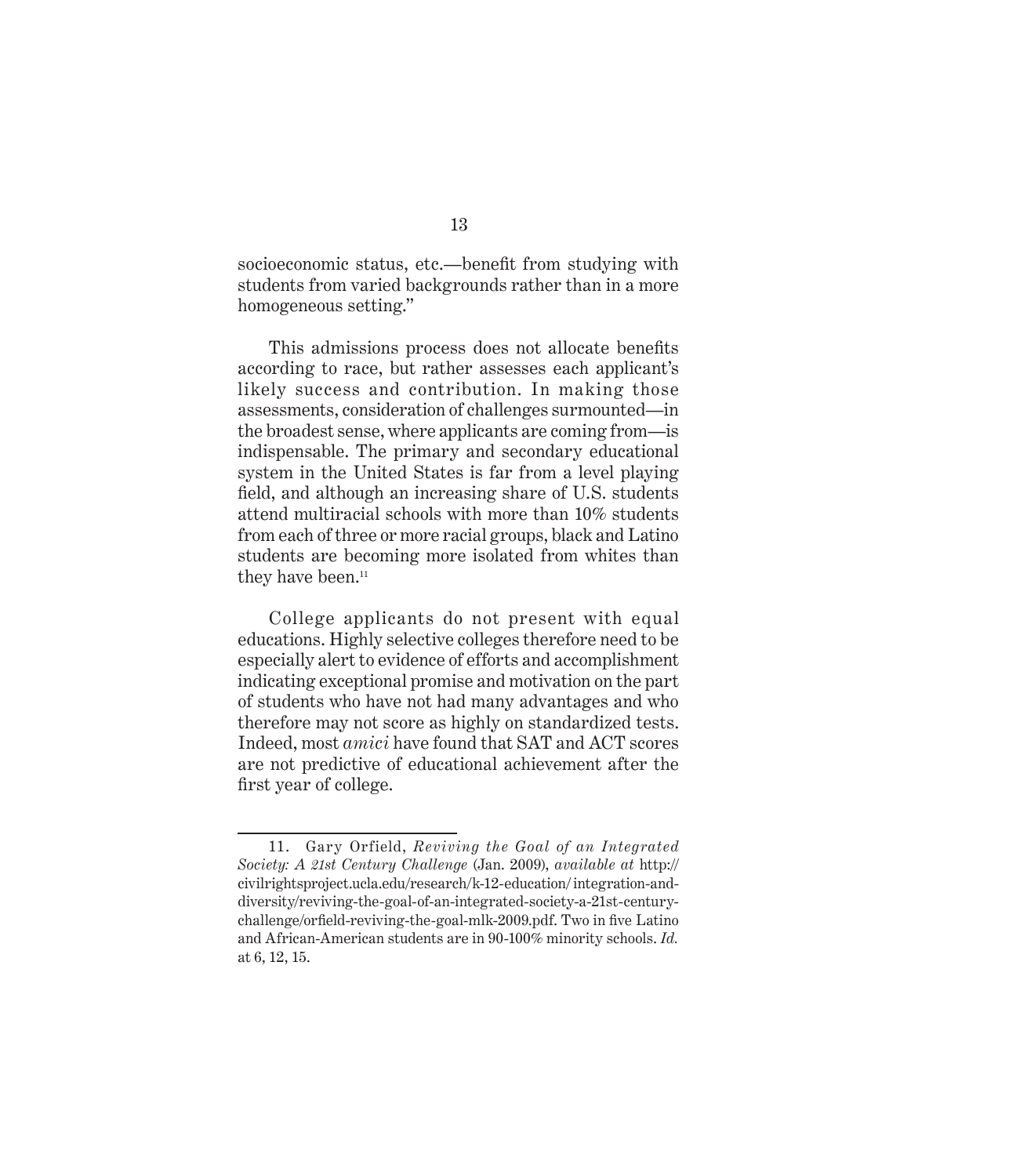With applications from far more well-qualified students than they can possibly admit, *amici*'s admissions decisions are nuanced, multi-factorial, and never purely quantitative. They do not, and never have, admitted applicants by descending order from standardized test scores until the class fills up. To the contrary, as Pomona College put it, "We have different expectations for different students: the exam scores from a daughter of two college professors are viewed in a different context than the scores from a first generation college student who attends an underfunded high school."

No numerical points or weights whatever are assigned for any racial or ethnic background, and numerical quotas are not set or enforced. The schools do not require students to categorize themselves by skin color or ethnic background. The same evaluative procedures are used for all applicants regardless of color or ethnic background; for example, different color files are not used, and file readers are not provided with periodic reports of the numbers of students of color admitted to date.

The process for each *amici* college is essentially the Harvard College program described by Justice Powell in *Bakke* and the program upheld in *Grutter*—facially nondiscriminatory, without any quotas, considering racial or ethnic background without insulating any individual "from comparison with all other candidates for the available seats." *Grutter*, 539 U.S. at 334-35.

*Amici* cannot be reasonably assured of having the desired range of talent, international students, legacy students, and students from underprivileged backgrounds without noting and considering all those factors when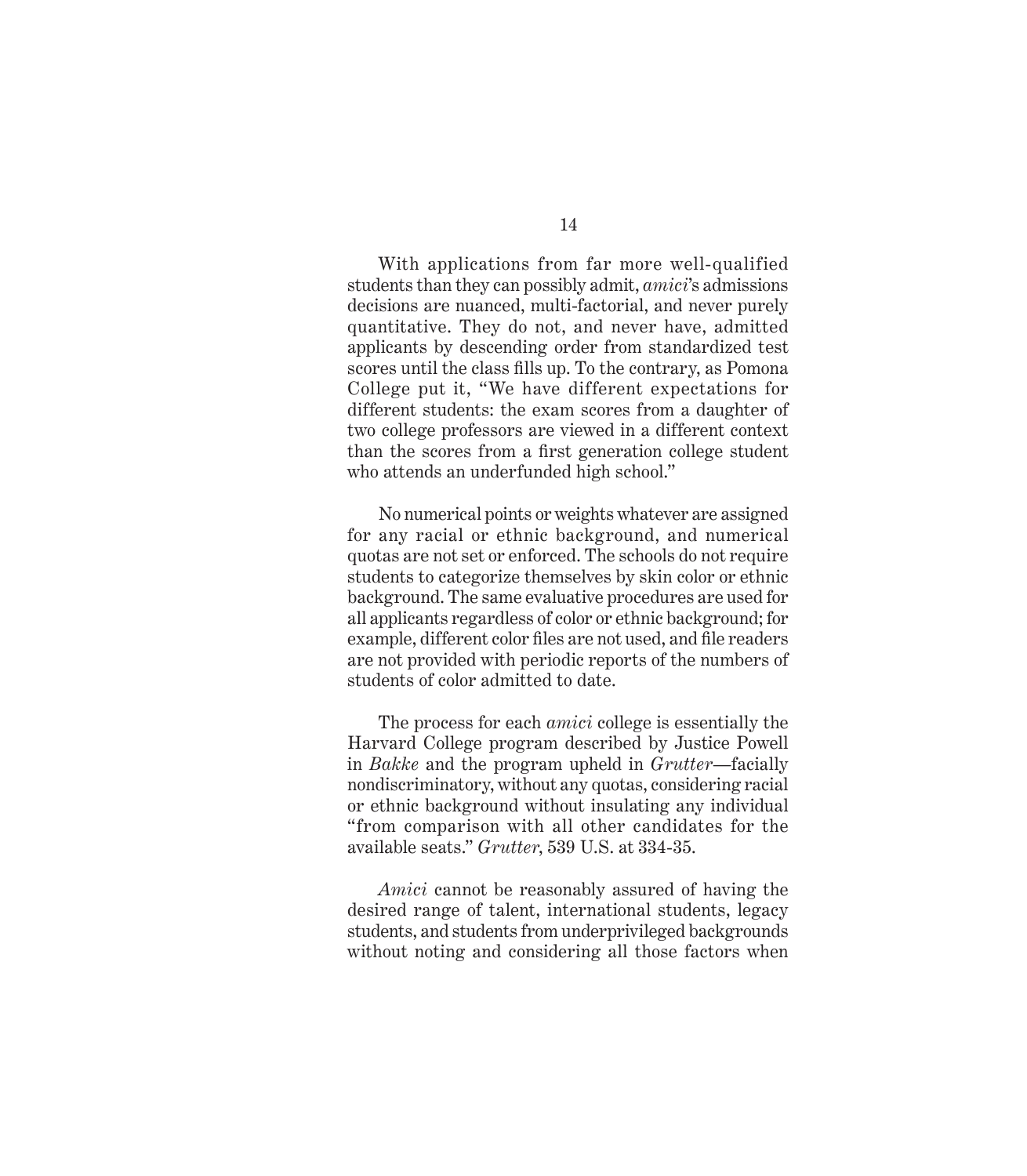it comes time to discuss each applicant. Nor could they be assured of obtaining a racially diverse class without making efforts to attract applications from applicants with various backgrounds and then considering the experience of racial minorities (albeit in a way that ensures that no factor, including race, is "decisive when compared" with any other candidate, as *Grutter* and *Bakke*  expressly envisioned). This is particularly important for those institutions (*e.g.,* Bates, Carleton, Grinnell, and Middlebury) which, by virtue of their rural locations in non-diverse states, would draw fewer applications from African-American or Latino students without such efforts.

Indeed, as former Princeton President William Bowen and former Harvard President Derek Bok concluded, because of "continuing disparities in pre-collegiate academic achievements of black and white students" as presently measured, if they are to fulfill their educational missions, selective liberal arts institutions *have to* be sensitive to race in making admissions decisions.12 While most of the *amici* use grades and standardized tests as an important part of the process, they could not rely on them exclusively even if they were otherwise inclined to rely on purely quantitative scores, because racial gaps of all kinds remain even after attempting to control for the influence of other variables and because experience has taught *amici* that SAT and ACT scores for African-

<sup>12.</sup> William G. Bowen & Derek Bok, The Shape of the River 51 (1998). "People will debate long and hard, as they should, whether particular gaps reflect unmeasured differences in preparation and previous opportunity, patterns of continuing discrimination, failures of one kind or another in the educational system itself, aspects of the culture of campuses and universities, individual strengths and weaknesses, and so on. But no one can deny that race continues to matter." *Id. at* 279 n.2; *see generally id.* at 269-74.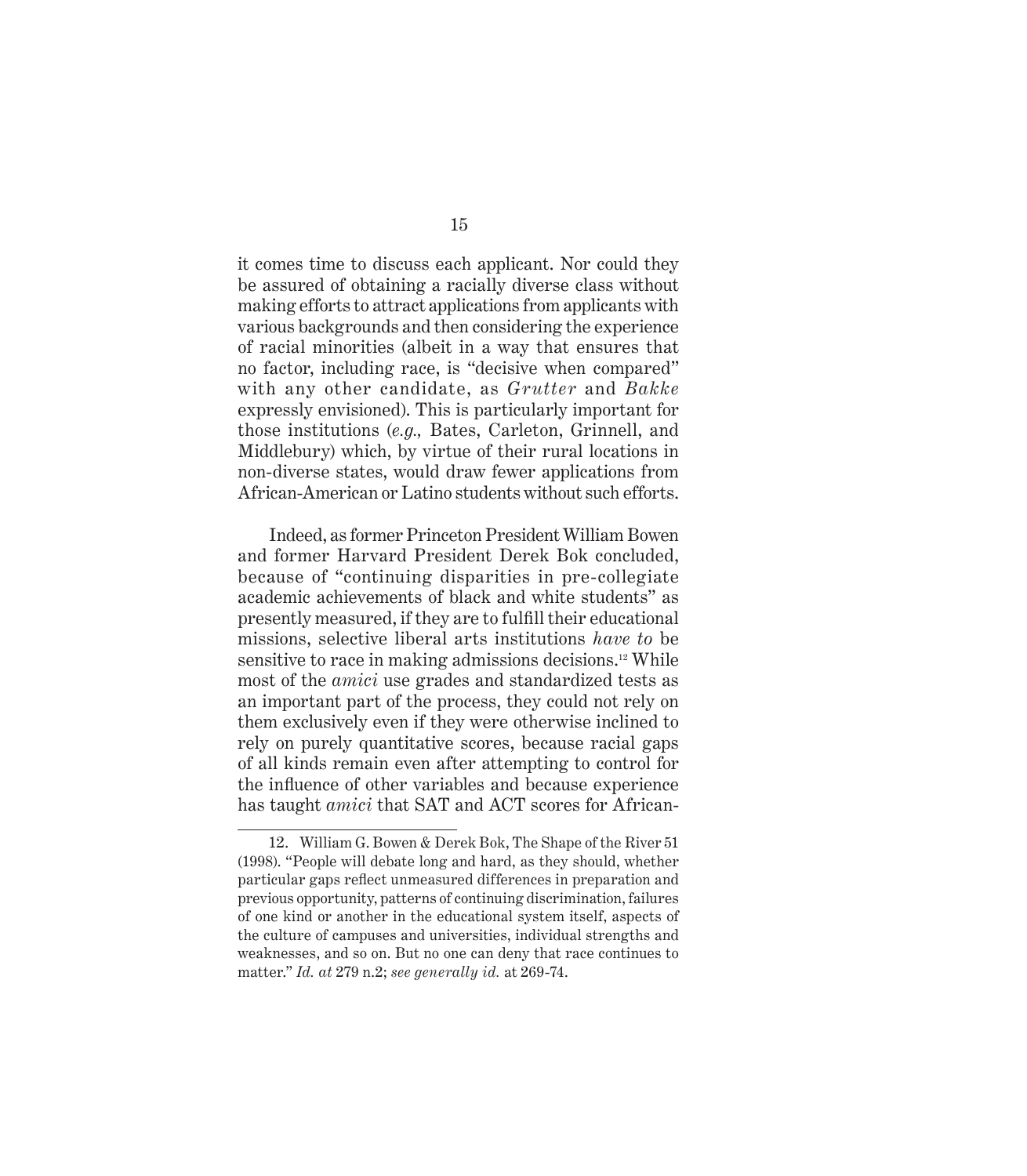American students do not accurately predict achievement later in college and beyond.

It follows—as exhaustive research and the experience of the few state universities that were forced to abandon consideration of race confirm—that enforced elimination of the Harvard College/ *Grutter* approach at highly selective institutions would have drastic resegregating impact. African-American enrollment would likely be reduced by up to between 50 and 70 percent; the probability of black applicants obtaining offers would drop to half that of white students; and the percentage of black students matriculating would drop from roughly 7.1% of the student body to roughly 2.1%. Seriously enforced, a "do not consider race" policy would "presumably take black enrollments . . . back to early 1960s levels, before colleges and universities began to make serious efforts to recruit minority students."13

#### **C. Selecting A Broadly Diverse Student Body Does Not Classify Students By Race Or Violate Title VI, And Without More Imposes No Quota, And Built-In Structural And Competitive Factors Afford Substantial Guarantees Against Abuse.**

1. The central insight underlying the distinctions drawn by Justice Powell and the *Grutter* Court between the dual-track admissions process operated by the UC-Davis Medical School and the approach used at Harvard

<sup>13.</sup> Bowen & Bok, *supra* note 12, at 31-34, 39, 50-51, 280. *Amici'*s assessments are the same: elimination of the approach held permissible in *Grutter* would result promptly in sharp reductions in enrolled African-American students.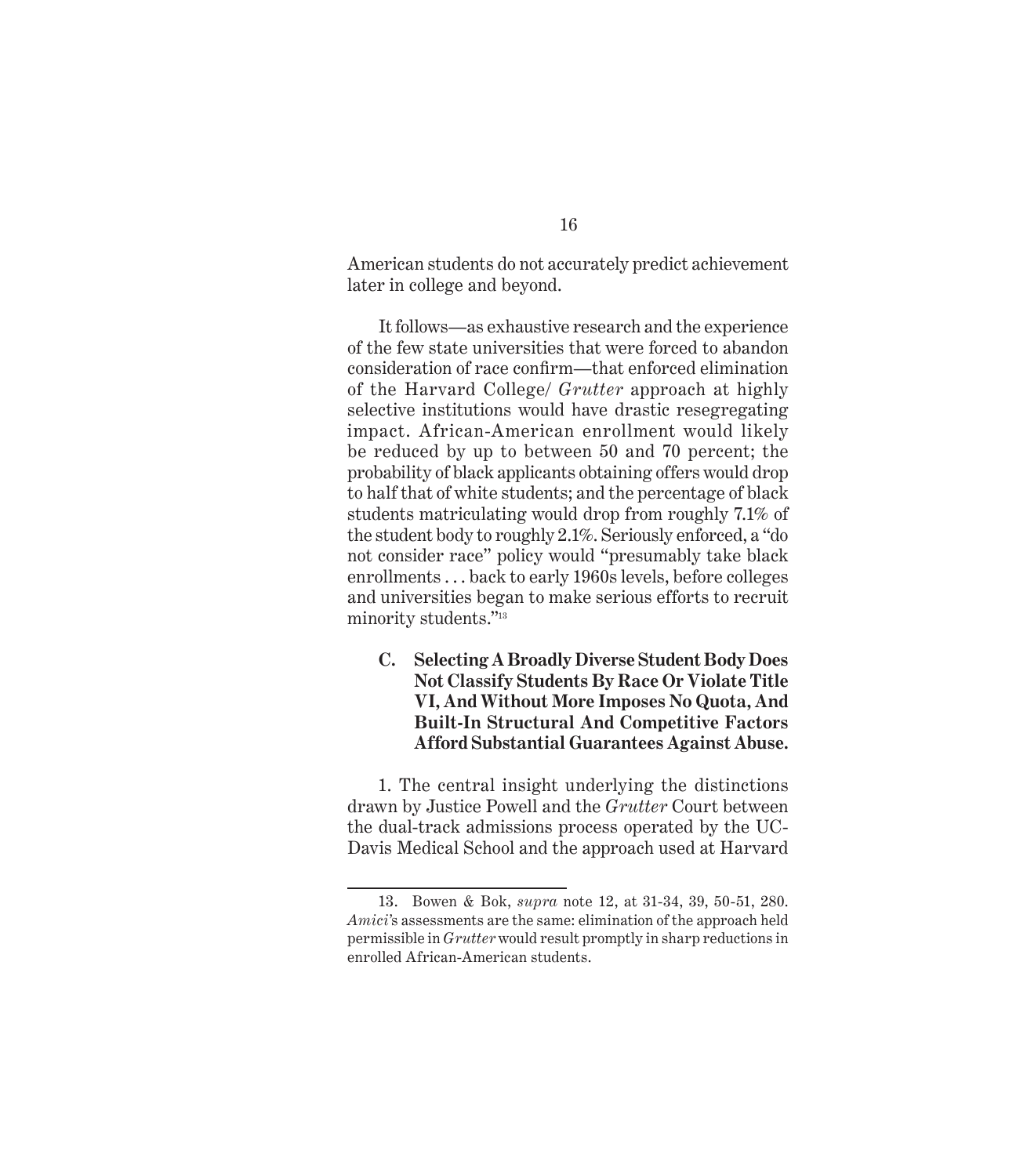College and *amici* colleges is that the non-quantitative consideration of all kinds of diversity does not classify by race or deny the equal protection of law even at public institutions. A "facial intent to discriminate is evident" when a public university operates two separate processes, for two lines of racially-reserved admission slots. But "[n]o such facial infirmity exists in an admissions program where race or ethnic background is simply one element to be weighed fairly against other elements—in the selection process." *Bakke*, 438 U.S. at 318; *see also Grutter*, 539 U.S. at 334-39.

Whatever it decides as to UT's admission practices, the Court should take care to avoid any holding that suggests that the holistic, non-quantitative consideration of all kinds of diversity results in an "explicit racial classification" of the kind subject to strict scrutiny under *Bakke.* It would make no sense to say that white students from the 50 states have been "excluded . . . on grounds of race, color, or national origin" when colleges and universities decide that the advantages of diversity warrant encouraging applications from (and admittance to) students from Japan, South Korea, China, South Africa, and Latin America. For the same reasons, the consideration expressly permitted by *Grutter, Bakke,* and *Fisher I* of all aspects of a candidate's background in the service of "'attaining the goal of a heterogeneous student body" reflects no "facial intent to discriminate" and violates no rights under Title VI or the Fourteenth Amendment. *Grutter*, 539 U.S. at 324; *Bakke*, 438 U.S. at 318.

Consideration of an applicant's background is not different in kind from the consideration that northeastern colleges have for decades given to applicants from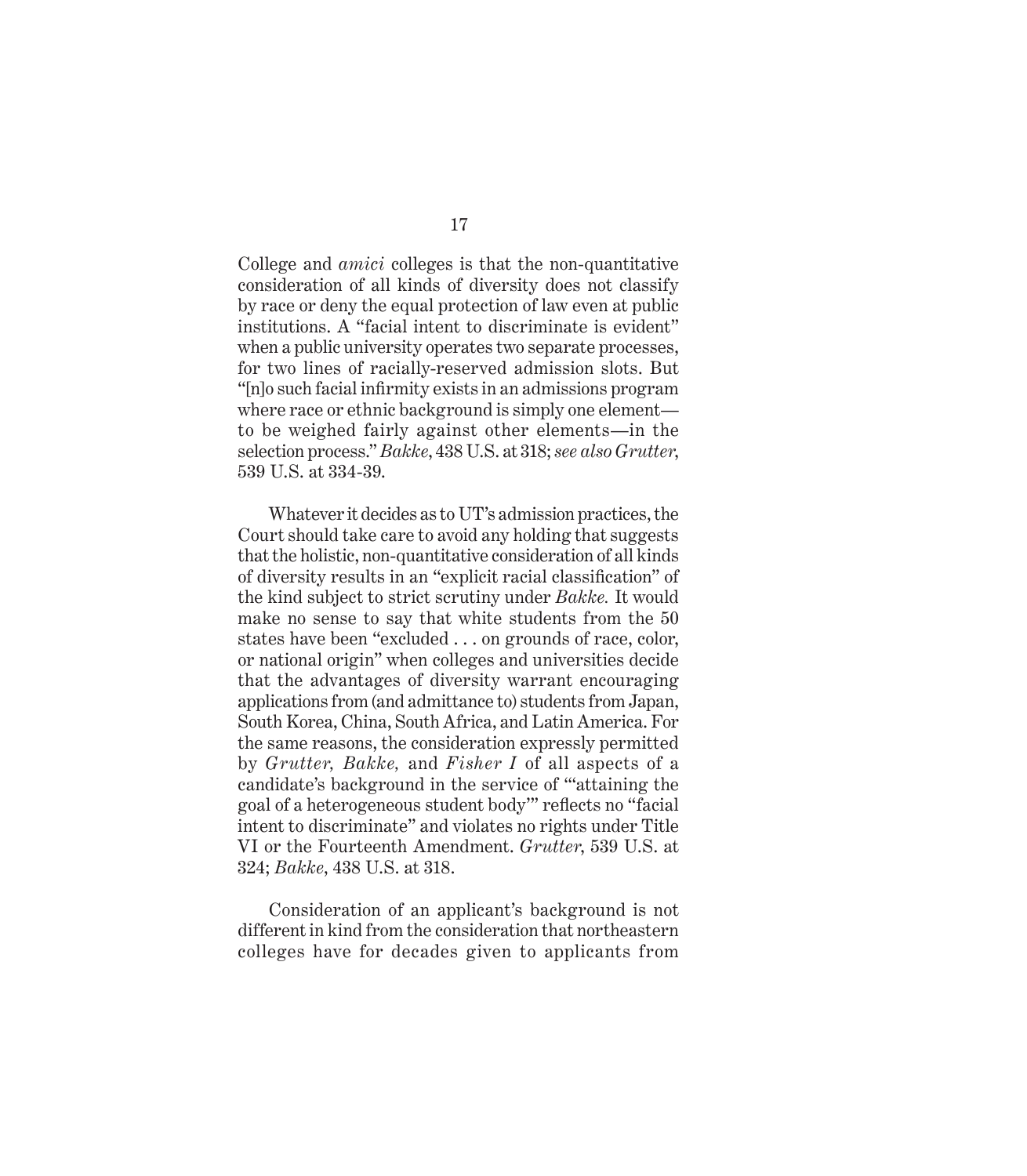California, Oregon, and Washington State, or that Stanford, Reed, and the Claremont colleges have given to the relatively fewer applications they receive from the northeast. That interest in difference is not actionable discrimination, but rather simply the implementation of the judgment that given an overabundance of wellqualified applicants, it is educationally beneficial for the institution and its student body to have members from far-flung states and nations and myriad backgrounds. *Amici* aspire, after all, to be national institutions, and to draw students from (and prepare future leaders for) the whole nation. Readers at Williams College are advised that consideration for diversity applies broadly, giving as examples a white student of Polish heritage who speaks Polish at home, or a student who is part of a military family living on military installations for much of his or her life.

2. Saying that consideration of racial background is a "quota" doesn't make it so. None of the *amici* operates under any quota, and their consciousness of race as one of the many factors to be included within the student body neither establishes nor conceals a quota system. A quota is a preset number (or narrow range) reserved for some applicants or limiting offers to another. Results that are fairly reached without an allocation process reflect no "quota."14

<sup>14.</sup> Justice Kennedy's dissent in *Grutter* contrasted what he saw as the narrow band of variation at the Law School with the broader variation reported at Amherst. *Amici* generally report at least that broad variation over the past twelve years as regards offers to African-American and Hispanic students. The percentage of African-American and Hispanic students admitted and matriculated at *amici* changes year by year, but consistently remains significantly below the percentage of such students in the general high school population. *See generally Black First-Year Students at the Nation's*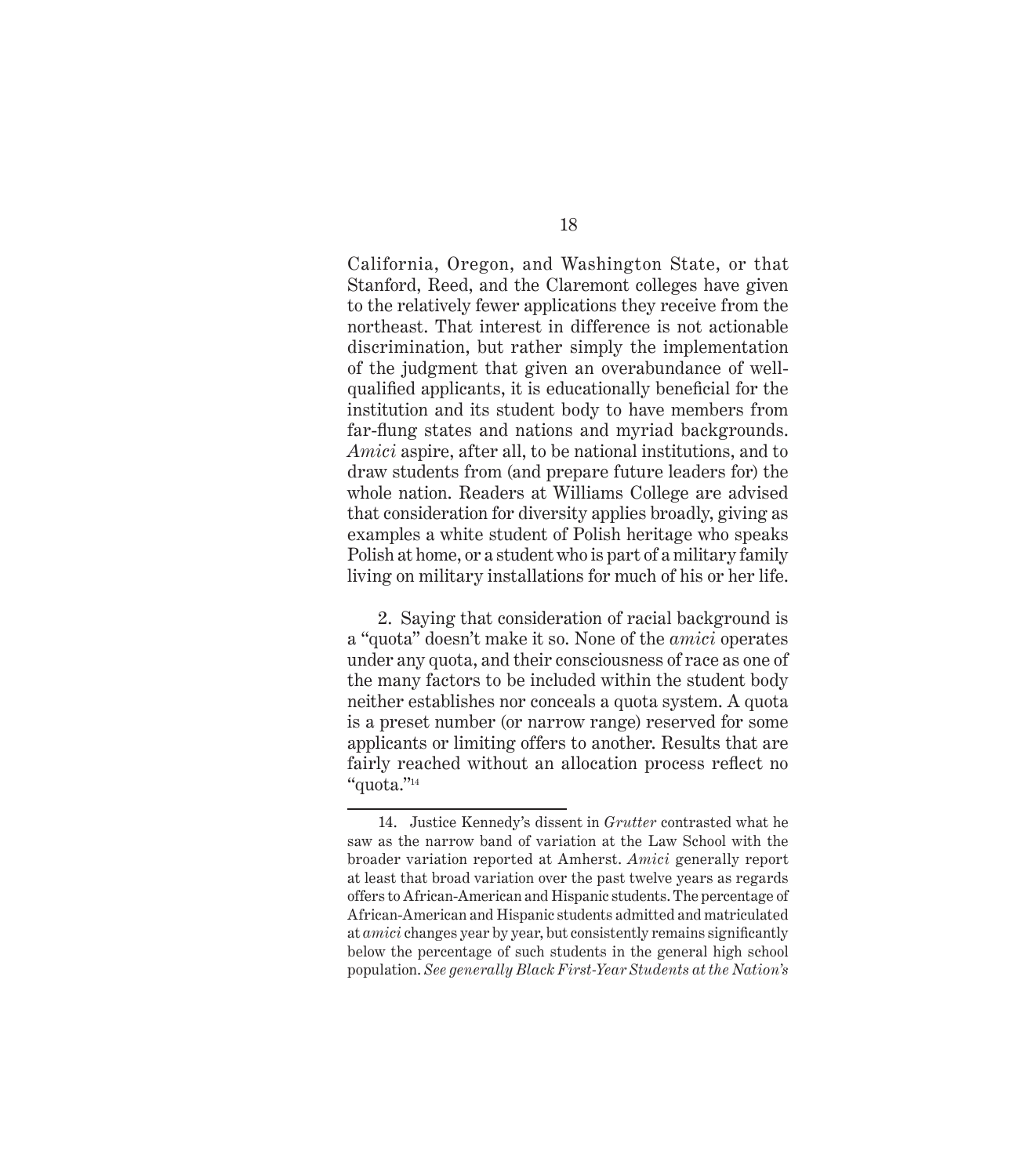Not only does *amici*'s admissions process (a broad, holistic consideration of all kinds of diversity without separate committees or readers for applicants of color) defy the definition of "quota," but so does their results. At each of the *amici*, the racial make-up varies significantly from class to class. At Amherst, for example, since 2003, offers extended to students with African-American backgrounds have varied widely, ranging without discernible trend from 125 to 179, resulting in matriculations ranging from 22 to 61 in classes averaging 450. At Pomona, the percentage of African-Americans in the first-year class has ranged between 6.7% and 13.2%.

Holistic review at the *amici* colleges entails no governmental (or institutional) assignment of a personal designation according to a "crude system of individual racial classifications," a concern expressed in *Parents Involved v. Seattle School District*, 551 U.S. 701, 789 (2007). Students self-identify (or not), and not according to any "white or nonwhite" dichotomy, but, if they choose, with the full richness of their background.

3. In a variety of contexts, some members of this Court have expressed concern that racial preferences may be self-perpetuating, or become fixed (or even expanding) entitlements. Whatever may be the case when government adopts quotas or affords quantitative advantages, no such tendency has been seen or is likely in the case of highly selective colleges.

*Leading Liberal Arts Colleges*, J. of Blacks in Higher Educ. (2014), *available at* https://www.jbhe.com/2014/12/black-first-yearstudents-at-the-nations-leading-liberal-arts-colleges.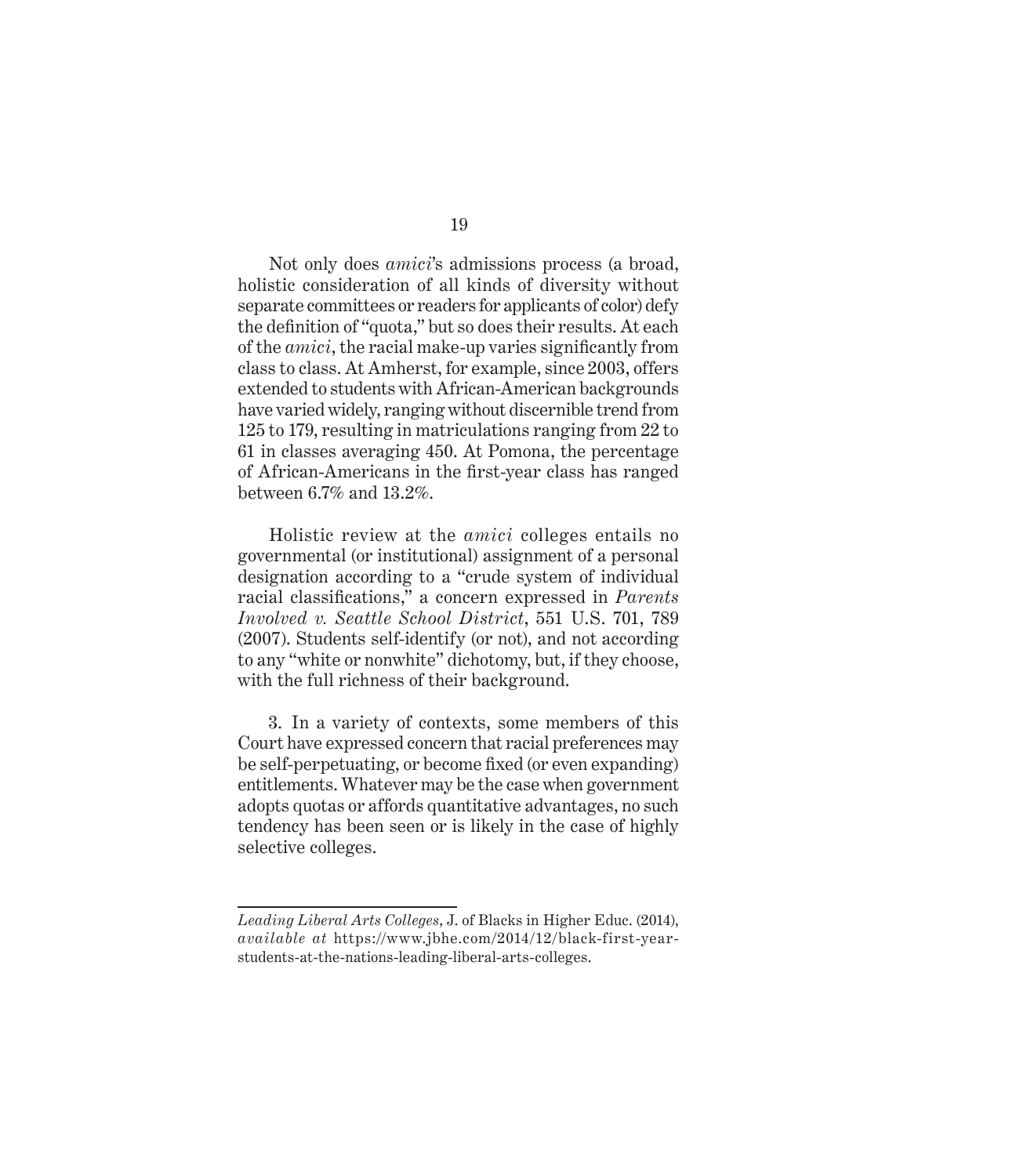The extraordinary competition among private colleges and universities—for the best applicants, the best matriculants, the best faculty, the most foundation and governmental grants, and the most important graduate fellowships—operates as a constant check on any abuse. Every institution has a powerful, continuing incentive to improve the intellectual capacity and post-collegiate success of its student body. The natural constraining power of this competitive quest for excellence virtually guarantees that the consideration of all aspects of diversity has the genuine purpose of finding the best and the brightest students and improving the educational product offered, not filling any quota.

Nor will these efforts become entrenched. As the black and Hispanic middle class expands and the educational opportunities available to those students improve, there is reason to expect a further narrowing of the test score gaps that have created the need to consider racial and ethnic background among other diversity factors.

#### **II. THE A LT ERNATI V ES SUGGEST ED BY PETITIONER CANNOT WORK AT SMALLER, HIGHLY SELECTIVE COLLEGES.**

1. Petitioner and her *amici* argue that the Texas 10% plan or replacing any consideration of race with socioeconomic status would adequately obtain racially diverse student bodies. *It is vital for the Court to understand that even if those measures could work at large state universities—and the reported experience and reason suggest difficulties and reasons for concern—neither they nor any other alternatives of which we are aware could conceivably work at small, highly selective schools like amici*.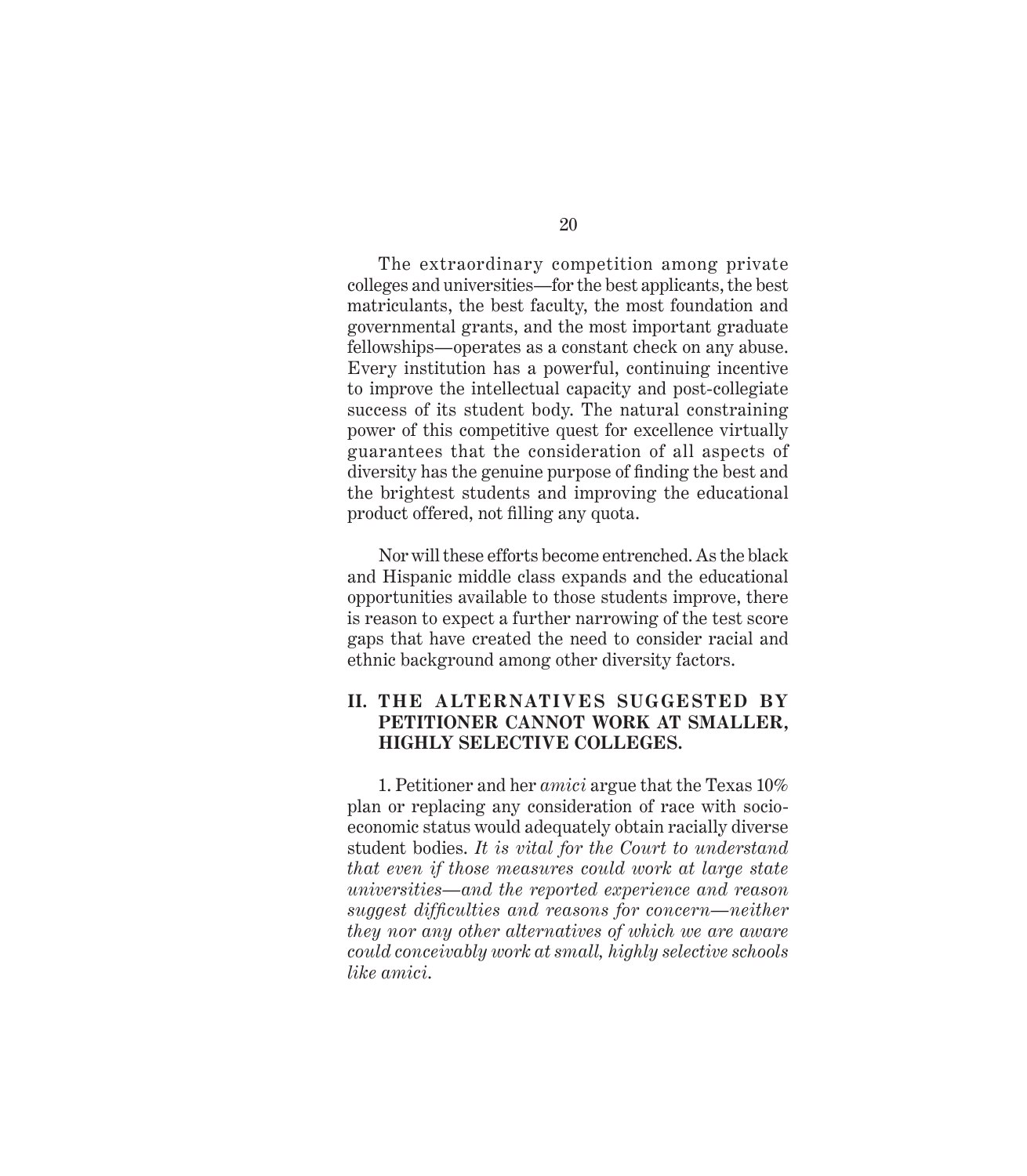First, given how each *amicus* conducts admissions (every application folder except perhaps for the most exceptional read by multiple readers, and then evaluated in meetings without quantitative point systems), there is no possibility of a *race-blind* admission process: consciousness of *all* the diversity that each applicant would contribute (to the extent that an application and supporting references reflect it) is unavoidable.<sup>15</sup> There is no alternative for these colleges but to accept the reality of this inevitable consciousness of differences of every kind (including racial or ethnic background) and to use it intelligently as part of the complex weighing of multiple factors leading to admission decisions.

To the small extent that petitioner's *amici* bother to recognize or address the problem, the alternatives suggested for obtaining diversity without attending to it—or for deterring any subjective, even if unexpressed consideration of race or ethnicity by exposing colleges to litigation risk if they cannot defend admissions on an entirely quantitative basis considering grades, tests scores, graduation rank, and the like—would radically change the profile and very nature of each *amici* college and their ability to generate the resources (through legacy consideration) that make their excellence possible.

Because of their tightly constrained size, no highly selective small college or university could use the "percentage of each high school class" method adopted by Texas, or Florida's guarantee of placement to all students who successfully complete a two-year degree at a community college.

<sup>15.</sup> *Amici* do not require identification of racial or ethnic background, but many applications nonetheless reflect it.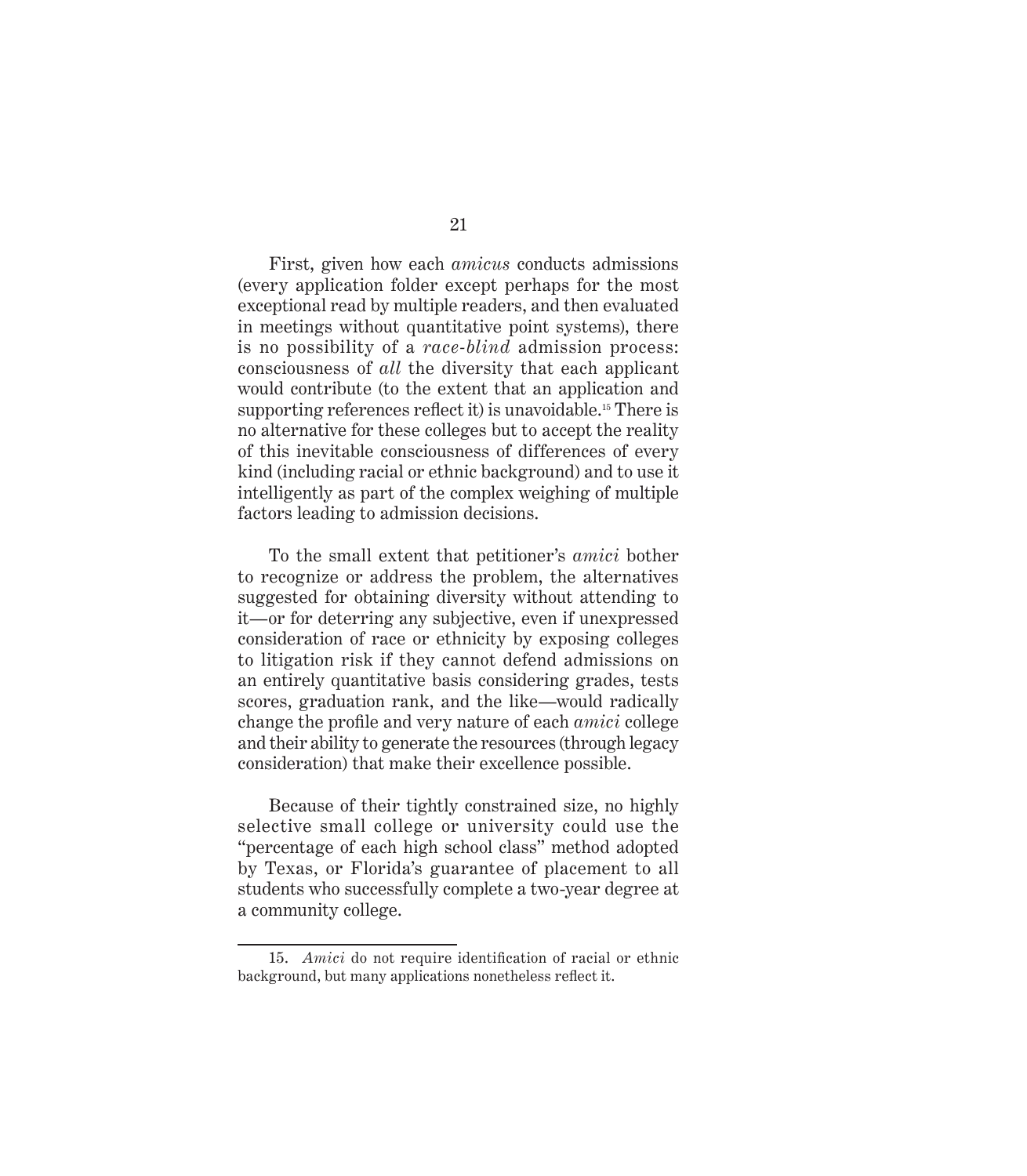The repeated suggestion that schools could substitute consciousness of color with socio-economic or cultural context factors (poverty, first in a family to attend college) is equally implausible. Those approaches are already employed by each *amicus* in their efforts to assemble diverse classes. But although socioeconomic and cultural diversity is valuable and pursued in its own right, it cannot address the gaps that would emerge if racial diversity was banned from consideration in the admissions process.

Similarly, it is unrealistic that highly selective institutions could retain diversity by improving search techniques, augmenting search investments, or focusing more than they now do on low socio-economic rank. Many schools have considerably increased those efforts and investments in recent years. For example, California has focused on socio-economic diversity since its adoption of a race-blind admissions policy; yet despite those efforts, California has been unable to avoid a sharp drop of African-American and Hispanic students at the more selective institutions—*i.e.*, the ones most comparable to *amici.*<sup>16</sup>

After analyzing the problem, Williams College concluded that the use of a race-neutral affirmative action plan based solely on socio-economic disadvantage would:

• significantly limit the number of African-American and Latino applicants it could consider, with the likely long-term effect of discouraging those students—from any socioeconomic background from applying;

<sup>16.</sup> *See* Brief *Amici Curiae* of the American Social Science Researchers.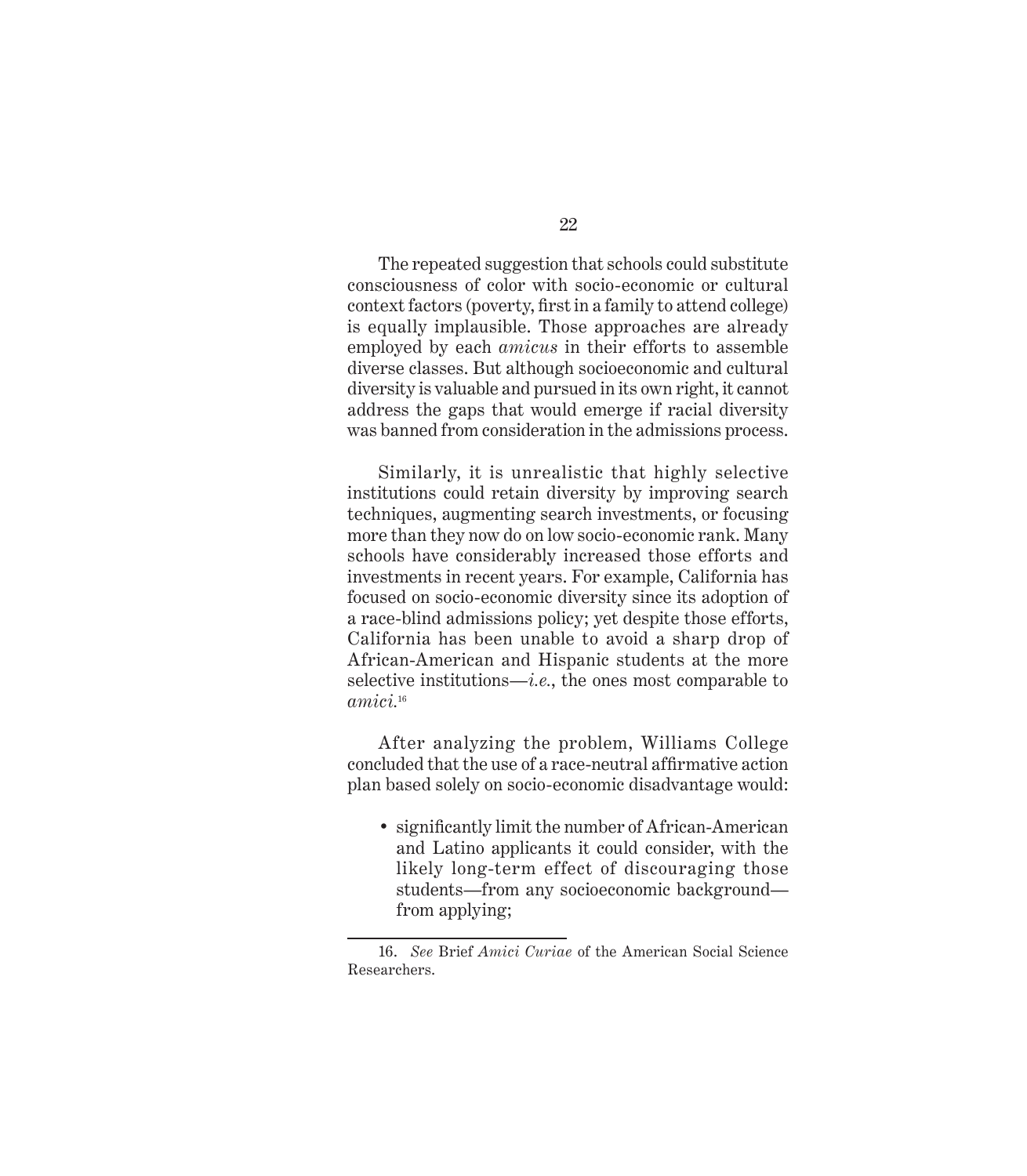- leave it with a pool of black and Latino applicants whose academic record would be on average considerably weaker than it now can select from (because a disproportionate share of the economically disadvantaged students will have attended under-resourced schools and have generally weaker preparation);
- create greater competition for black and Latino students at the higher end of the academic scale, resulting in a decreased yield of admitted students of color; and
- enlarge the already existing socio-economic disparity between black and Latino students and their white counterparts, creating a dynamic in which nearly all of the admitted black and Latino students would be poor.

*See also* William G. Bowen & Derek Bok, The Shape of the River 46-50 (1998) ("[C]lass-based preferences cannot be substituted for race-based policies if the objective is to enroll a class that is both academically excellent and diverse.").

Search techniques (including obtaining printouts of every minority student at a specified standardized test score level) and efforts to expand offers to (and matriculations by) students from families without substantial financial resources or cultural capital are already extraordinarily comprehensive. *See, e.g.*, http:// www.questbridge.org/. Because so many of the poor applicants are white, attending to socio-economic factors without race consciousness would not maintain the present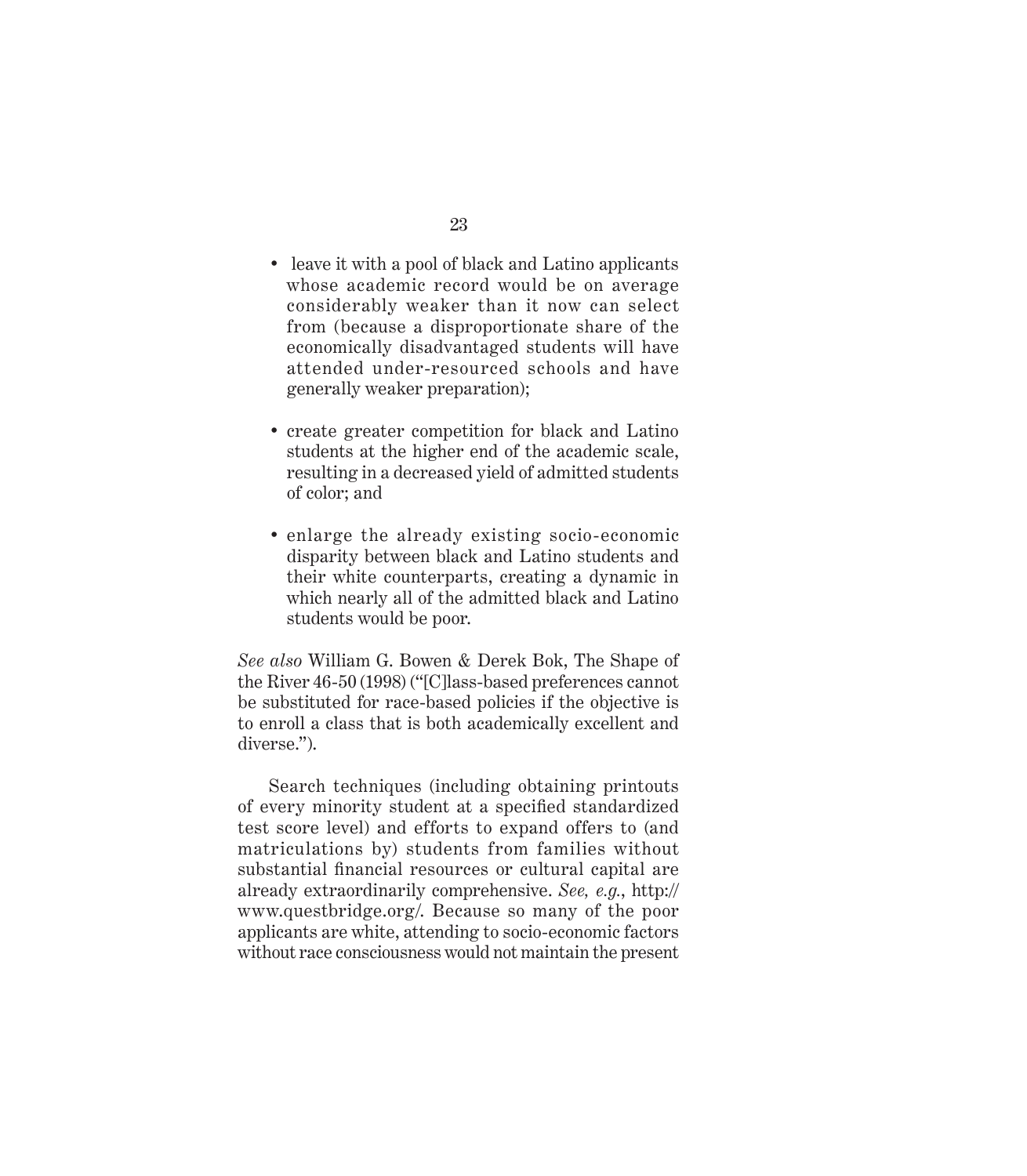mix of diversity, but would shed the middle-class applicants of color who, research and experience show, are most likely to excel.17 The result of a much poorer cohort of black and Hispanic students would likely *increase* stereotyping, when "diminishing the force of such stereotypes" should be the goal. *Grutter*, 539 U.S. at 333.

Another difficulty with leaving racial diversity to chance is that a critical mass of students with particular backgrounds or experiences can be important in attracting particular students of exceptionally high quality. Just as it is hard to attract a violinist to a school that has no orchestra, it is hard to attract students of color to Middlebury, Grinnell, and other rural campuses in highly un-diverse regions without the comfort supplied by familiar faces: it's hard to see yourself at a place where you don't see yourself at all.

And finally, there is the stark reality of the extraordinarily high cost of providing the education that *amici* offer. Attempting to use socio-economic status to retain present racial and ethnic diversity could not work at all rural campuses, and at others would require a huge increase in financial aid, well past the ability of many private institutions.

2. Particularly worrisome for *amici* is the repeated implication in the briefs of petitioner's *amici* that a case of discrimination would be established, warranting strict scrutiny, simply on the basis of a discrepancy between the numbers of African-American or Hispanic students, as compared to white students, admitted at given

<sup>17.</sup> Bowen & Bok, *supra* note 12, at 46-51.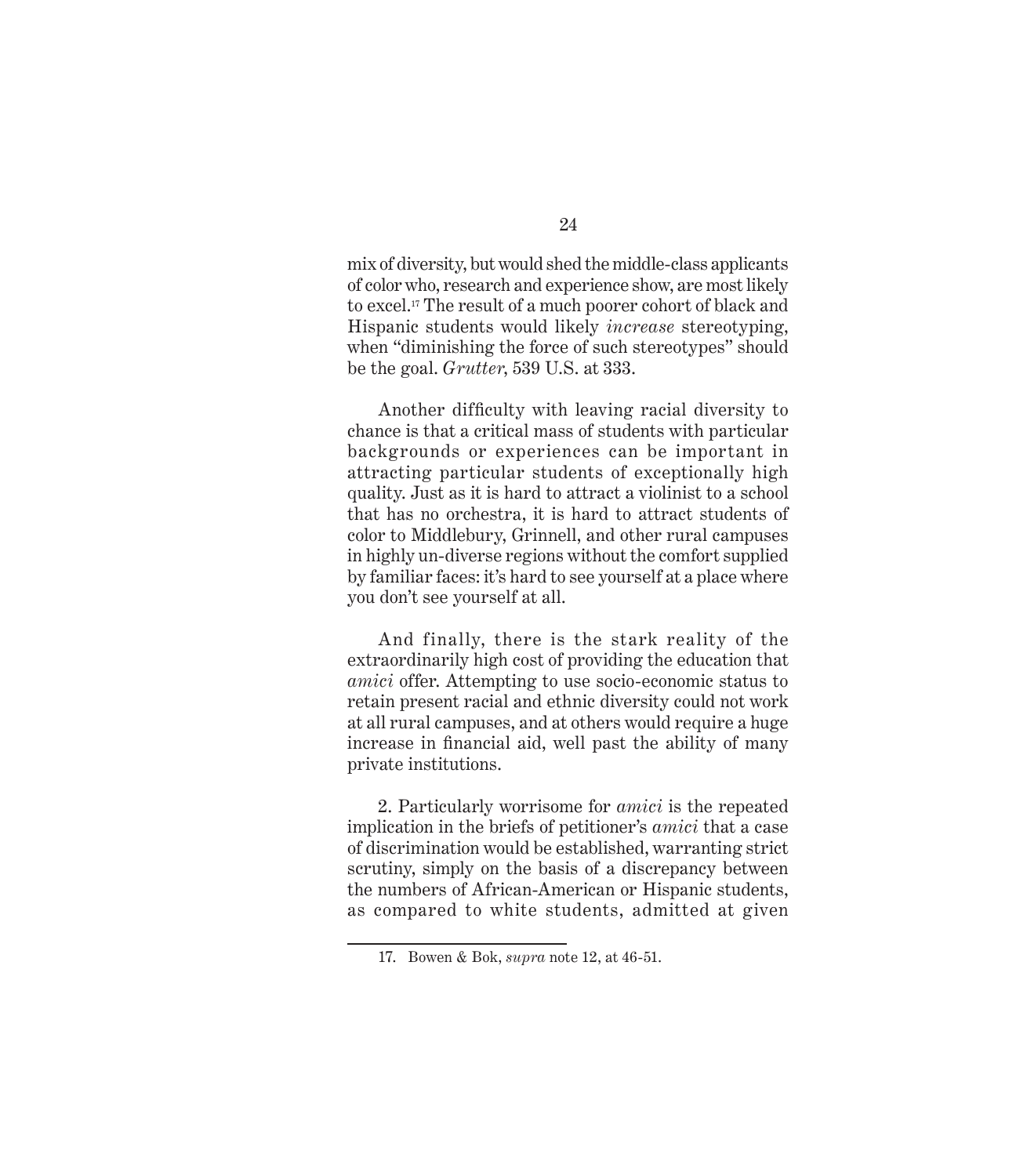standardized test scores. *See, e.g.*, Brief *Amici Curiae* of the Pacific Legal Foundation at 27-36. None of *amici* ever has, or would choose to, admit students on any such quantitative basis.

Not only does that assumption ride roughshod over the *amici's* First Amendment right to choose whom to admit and educate, but the Court has repeatedly rejected comparable arguments that discriminatory results necessarily prove discriminatory intention in a wide variety of contexts. *See, e.g., McCleskey v. Kemp,* 481 U.S. 279 (1987); *Batson v. Kentucky*, 476 U.S. 79 (1986); *Washington v. Davis*, 426 U.S. 229 (1976).

The careless premise of the "odds ratio" analysis offered up by the Pacific Legal Foundation, for example, is that colleges should be (or at some point were) admitting students strictly by SAT or ACT scores, and that any departure from that quantitative regime in the service of diversity is suspect. But there is no such norm or obligation, and common sense, judicial restraint, and the First Amendment preclude the grotesque displacement of private educational prerogatives that that kind of analysis would entail.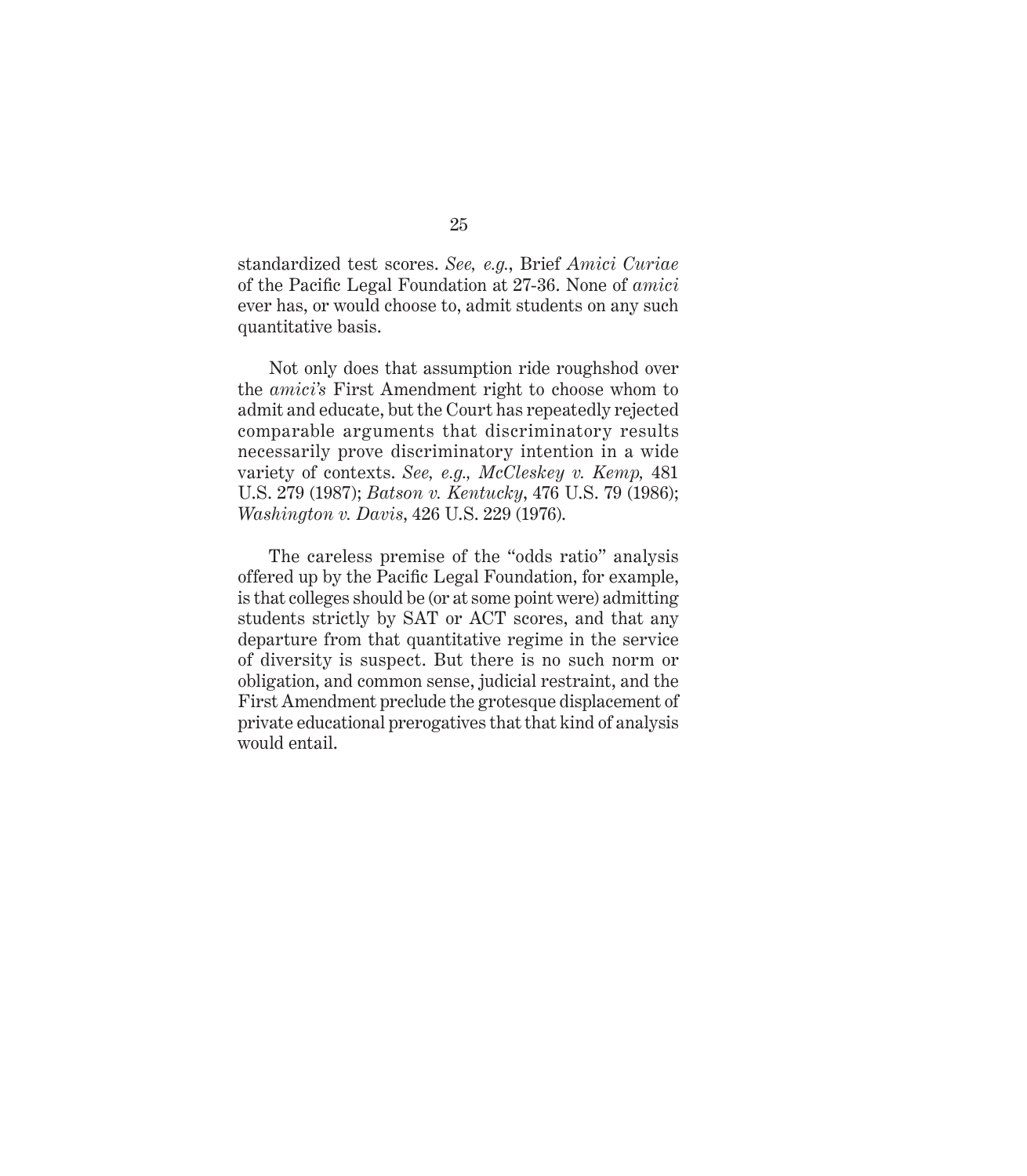#### **III. THE COMMITMENT TO SEEK A BROADLY DIVERSE STUDENT BODY HAS BROUGHT MYRIAD BENEFITS WHICH THE COURT SHOULD RESPECT AND SAFEGUARD.**

#### **A.** *Amici* **Recognized That Their Student Bodies Were Not Racially Or Ethnically Diverse, And Have Undertaken To Obtain A Broader Diversity.**

That the precious resources Americans have committed to private colleges from the earliest days of the Republic should be available to the students who in the judgment of each college will best advance its goals, including those historically disadvantaged, is a view with deep roots in American history and cannot be dismissed as a fad or late-twentieth-century social engineering.

Hamilton College was established as the Hamilton-Oneida Academy in 1793 as "a school for the children of the Oneida Indians and of the white settlers" moving into the region. Dartmouth's charter created a college "for the education and instruction of youth of the Indian tribes, and also of English youth and others." Oberlin resolved in 1835 that "the education of people of color is a matter of great interest and should be encouraged and sustained in this institution."18 Bates was founded by abolitionists in 1855 who resolved immediately to admit applicants previously excluded from most American institutions of

<sup>18.</sup> By 1900, Oberlin had graduated 128 African-Americans, nearly one-third of *all* black college graduates in the United States. Surely, Oberlin's continuing race-conscious efforts would not properly have been held to violate the 1866 Civil Rights Act upon its enactment.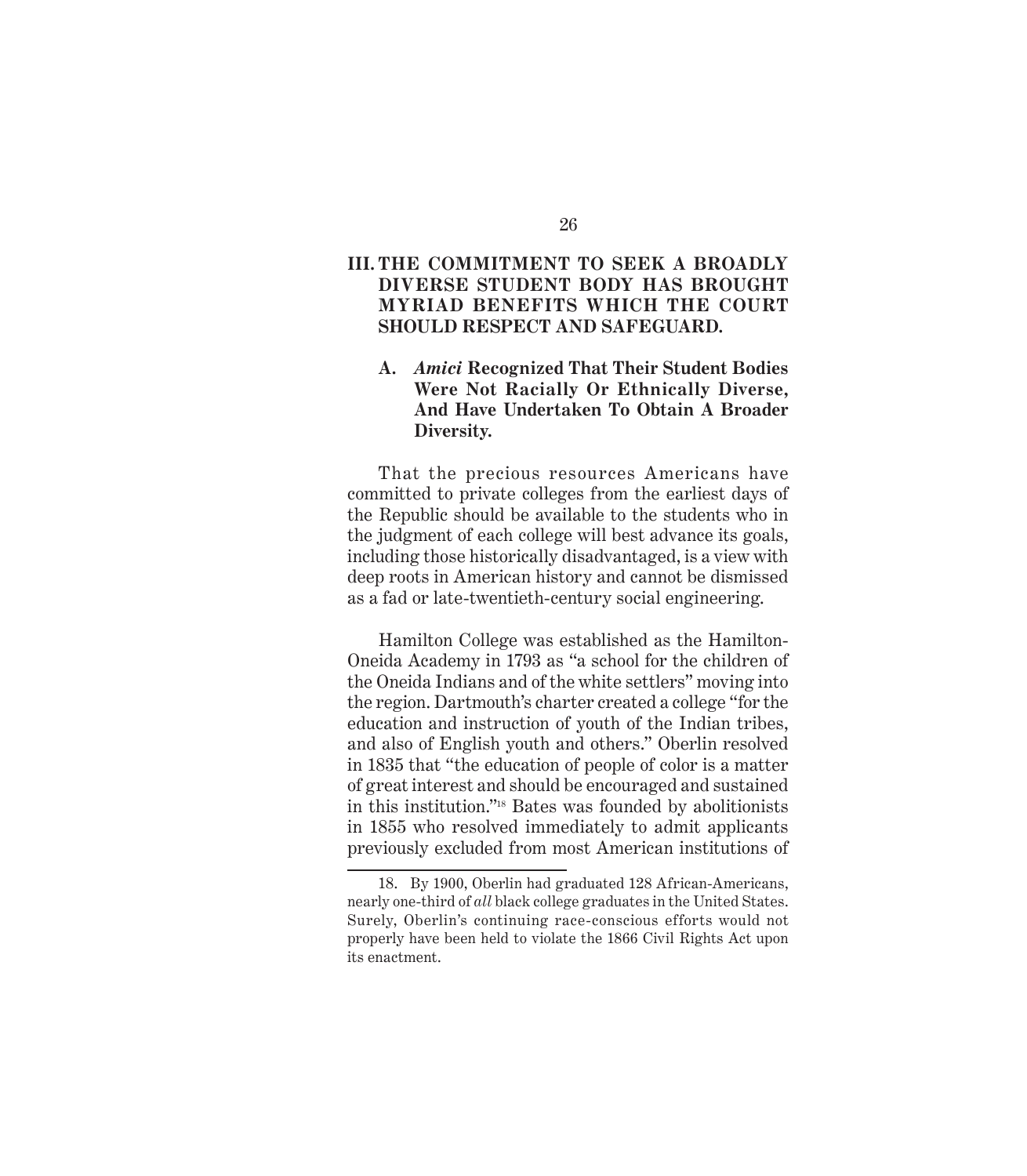higher education. Middlebury graduated a black student in 1823, and Amherst and Bowdoin followed in 1826 and 1833.19 In short, even while many African-Americans were still enslaved, some northeastern colleges were intentionally recruiting diverse students in the service of their educational missions.

Despite such aspirations here and there, until the mid-1960s, African-American students were absent or rare at every one of the *amici* colleges to a degree inexplicable except as a consequence of the underlying discrimination rampant throughout American society and the systematic denial of equal opportunity.20 Even today, with their outreach efforts and consideration of color and ethnic background in the admissions process, none of the *amici* colleges enrolls African-American students in anything like their proportion of the high school population.

<sup>19.</sup> Harold Wade, Black Men of Amherst 5 (1976).

<sup>20.</sup> No African-Americans graduated from Haverford until 1951. None graduated from Amherst from 1939 to 1947, even though under different leadership Amherst had, from 1915 to 1926, enrolled a number of African-American students, including four from the M Street (Dunbar) High School in Washington, D.C who are among its most illustrious and successful graduates by any standard: William Hastie (who after arguing a series of civil rights cases in the Supreme Court became the first African-American federal judge, and later served on the Third Circuit), Charles Houston (Dean of Howard Law School and NAACP Special Counsel who planned the strategy leading to *Brown v. Board of Education*), Charles Drew (who perfected the storage of blood plasma, saving thousands of lives in World War II), and Mercer Cook (twice a United States Ambassador). *See* Wade, *supra* note 19, at chs. IV-V.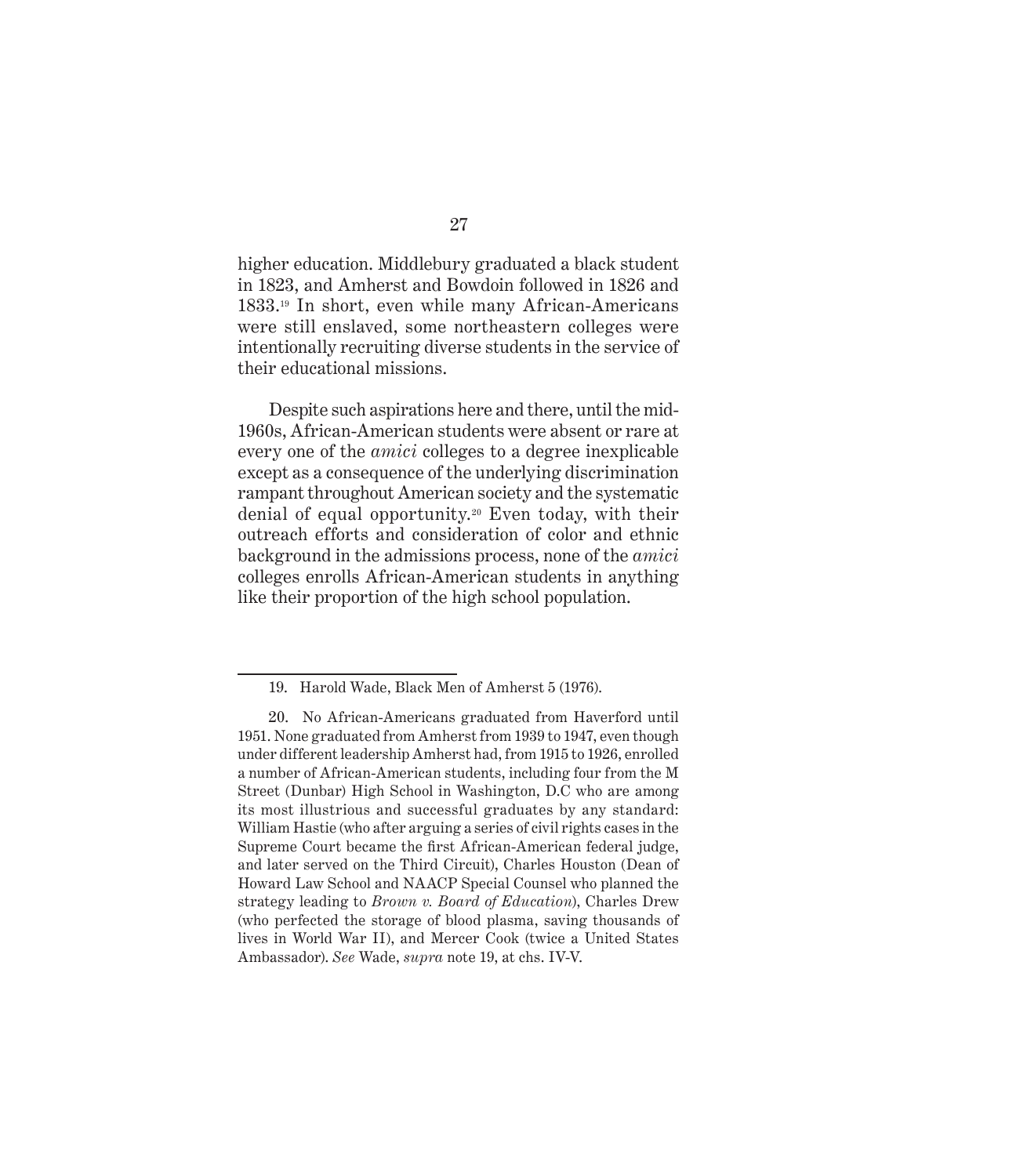Since the assassination of Martin Luther King sparked reflection and action across American campuses, *amici* have graduated more African-American students, and are more diverse in multiple ways, than in the previous 175 years. They have done so through the use of race-conscious admissions efforts permitted by *Bakke*  and *Grutter—*indispensable efforts that petitioner would foreclose.

#### **B. The Colleges' Experience Demonstrates That Aiming For Diversity Has Had Educational**  Benefits—And Benefits For American Society.

In the years since *amici* colleges recognized that they were each more insular and less diverse than was educationally wise or socially defensible—and less diverse than the students they sought to attract wanted them to be or their missions warranted—their efforts to cast their nets more widely have paid off in numerous respects. Their well-considered efforts to attract more qualified students of color enabled the colleges to better accomplish the missions they set for themselves, which include assembling a class of students who, individually and collectively, will contribute most to—and gain most from—the educational process, and be most successful in using what they have learned for the benefit of the larger society.

l. As part of their commitment to educational excellence, *amici* are cognizant of the interaction between campus diversity and educational attainment, and they consider their diversity to be an integral part of their educational strengths. Pomona, for example, studied the correlation between the diversity of students' interactions with others and various educational outcomes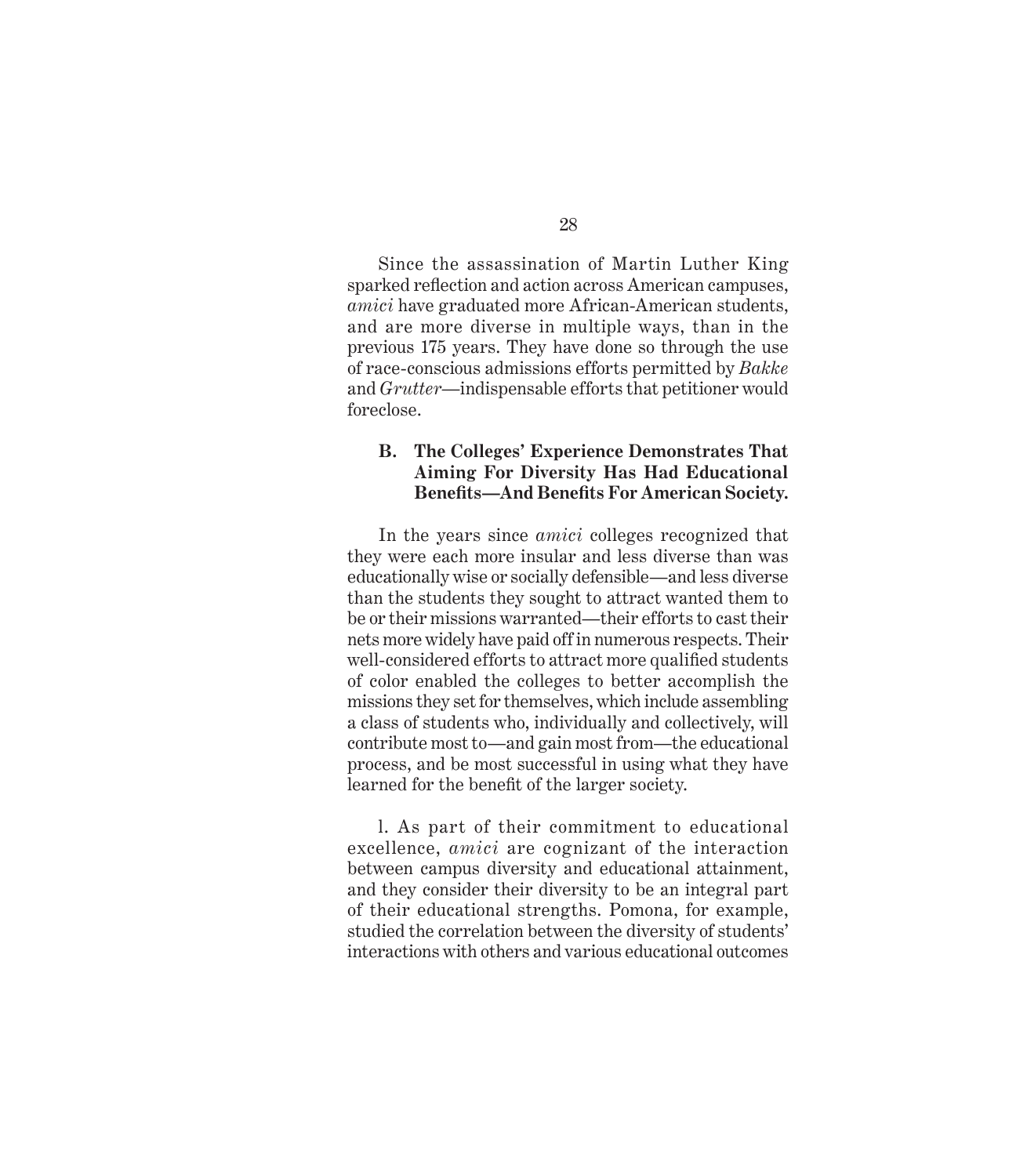and concluded that increased diversity led to significant gains in educational attainment for both students of color and white students. These and other studies confirm the diffuse and wide-ranging educational benefits of the diversity sought by *amici*.

The educational benefits from diversity have also been manifest in the form of curricular and pedagogical innovations. As colleges gain experience from enrolling diverse students, the curriculum is adjusted to incorporate students' and alumni's practical experience of diversity, fostering better preparation for life beyond college. *Amici* report changes and improvements in what is taught, how it is taught, and extracurricular programming. For instance, Carleton's sciences faculty began an intensive effort to improve the success rates of students of color in science and math, which resulted in pedagogical innovations that benefitted Carleton's math and science students generally. At Swarthmore, a study of a peer-mentoring initiative implemented with students in entry-level biology, aimed at closing the gap in retaining students in biology and other STEM areas between underrepresented minority students and majority students, resulted in a marked, gap-closing improvement for students of both groups.

To preclude colleges from choosing a diverse class risks throwing away the educational gains that have already accrued and forestalling new innovations that the experiences and perspectives of a diverse student body foster.

Diversity is also an increasingly important part of the subject matter of various fields of study. The inescapable realities of increased diversity in the country and growing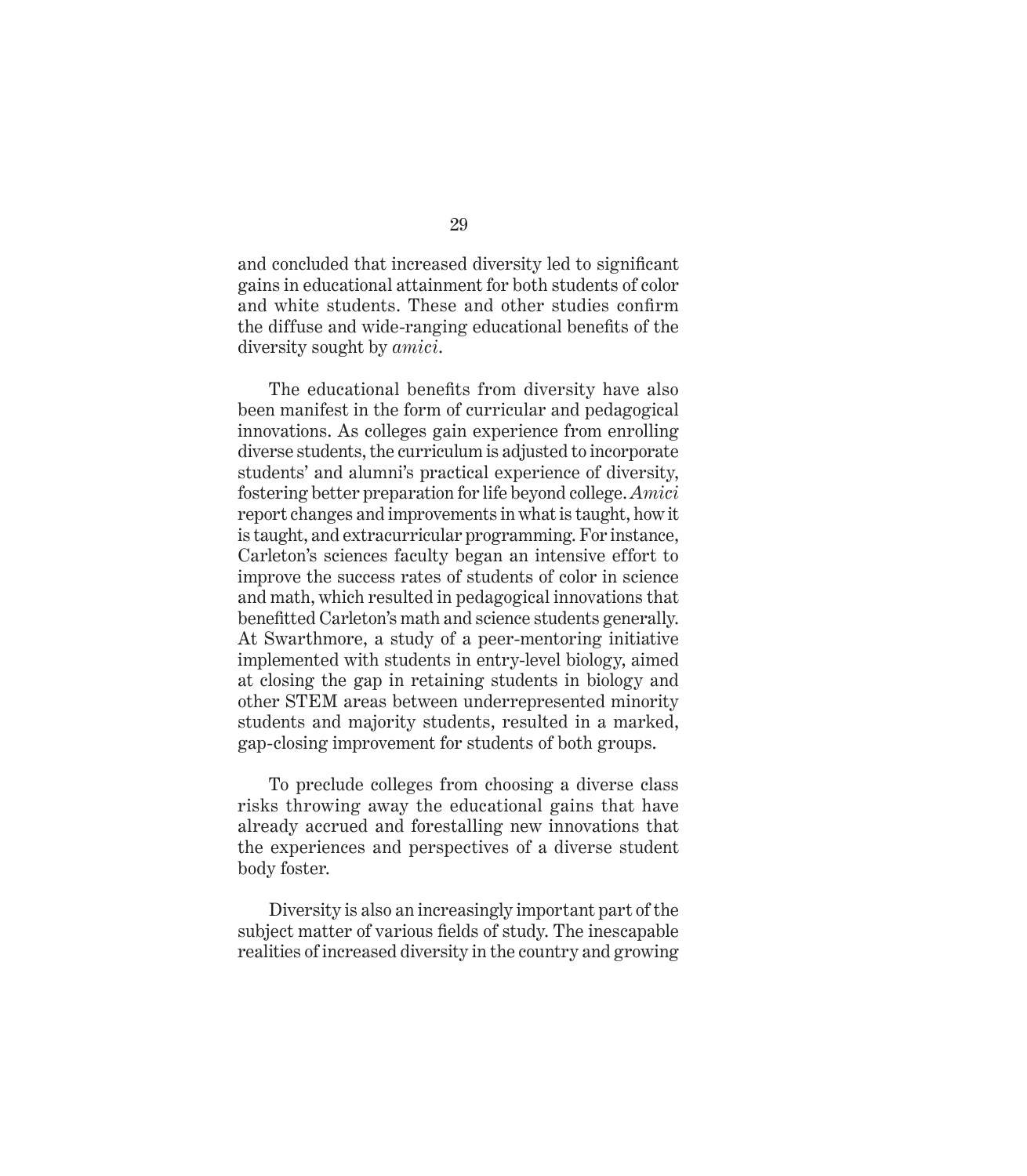global interconnectedness have led *amici* colleges to incorporate the understanding of diversity in many fields of study. Students need to learn how to work with, market to, and buy from people from diverse backgrounds and cultures.

2. The consumers of education from *amici* colleges, the students, are in the best place to determine what they want out of their educational experiences, and overwhelmingly they demand diversity. Diminished diversity will make it much more difficult to attract the best students.

Overwhelming majorities of incoming students rate "understanding other cultures" and "learning to relate to people of other races and nationalities" as "essential" or "very important" skills to learn in college. Campus diversity is highly correlated with various measures of student satisfaction, including the sense of community, which is critically important to the effective functioning of small liberal arts colleges. A lack of student body diversity would prevent students from developing critical skills, decrease satisfaction with life on campus, and lead many of *amici*'s most promising students to matriculate at a school that offers more of what they want.

3. The outcomes of students of color who attend *amici* colleges bear out the educational benefits of attendance at diverse institutions. The graduation rates of students of color at liberal arts colleges are not substantially different from their peers (higher, at some of *amici*), and these students go on to achieve great personal and professional success. Thousands of successful students of color who have graduated from *amici* colleges have gone on to leadership roles in the public, private, and nonprofit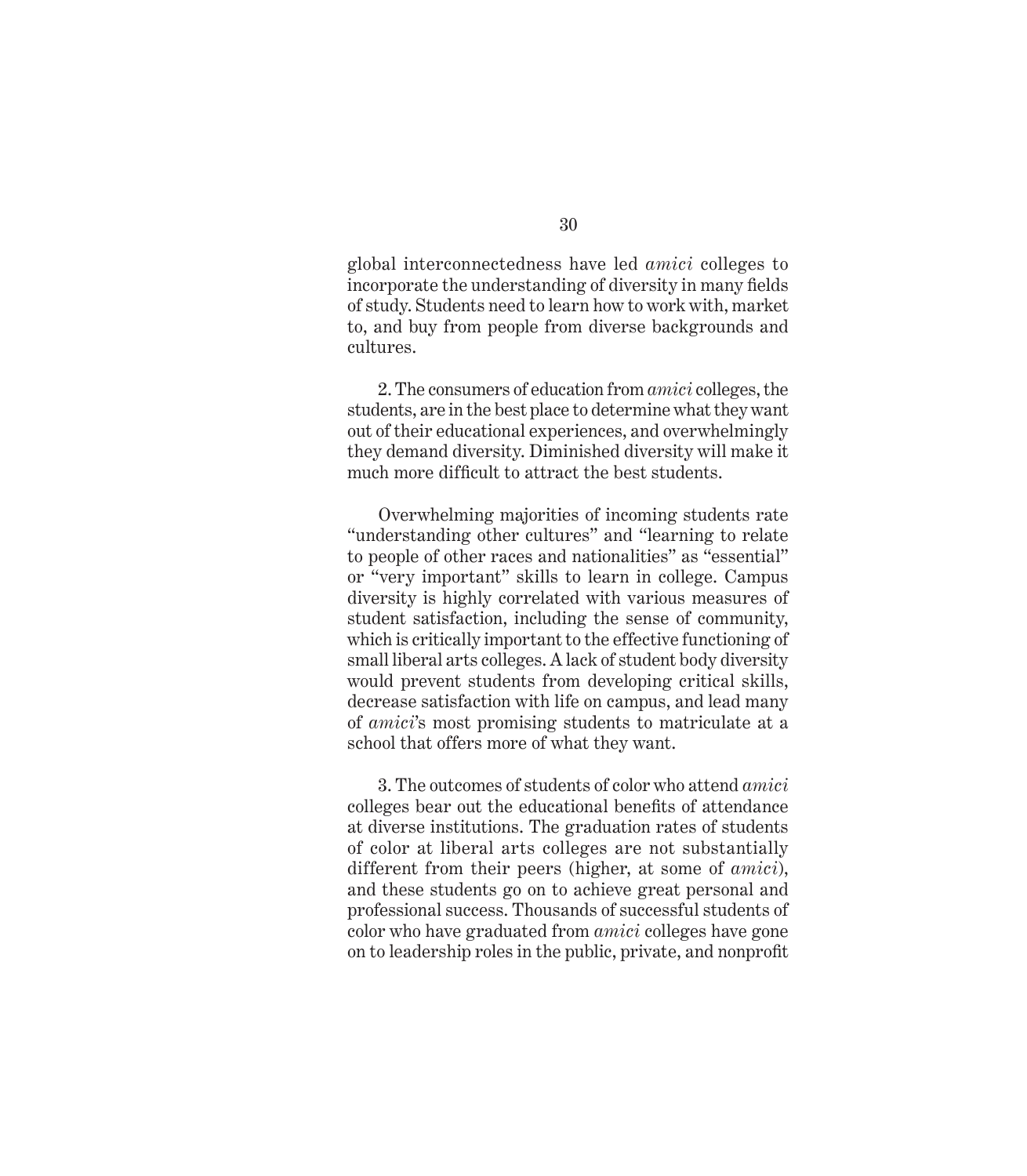sectors. The contention by some of Fisher's *amici* that admissions policies that permit consideration of race and ethnicity among other factors place African-American and Hispanic students at schools they should not be attending is a cruel defamation, belied by their successes on campus and beyond.

#### **IV. BARRING INSTITUTIONS OF HIGHER EDUCATION FROM MAINTAINING THEIR OWN ADMISSION CRITERIA WOULD VIOLATE VITAL PRINCIPLES OF ACADEMIC FREEDOM AND INSTITUTIONAL AUTONOMY, AS WELL AS** *STARE DECISIS***.**

Petitioner's argument for displacing educational judgments about admissions is at war with two fundamental principles of constitutional law: the rule that "[c]onsiderations of profound importance counsel restrained judicial review of the substance of academic decisions," *Regents of the Univ. of Mich. v. Ewing*, 474 U.S. 214, 225 (1985), and the rule of *stare decisis*.

1. *Grutter* expressly followed *Ewing*'s rule of judicial restraint, recognizing "a constitutional dimension, grounded in the First Amendment, of educational autonomy." 539 U.S. at 329. Academic freedom includes the "[d]iscretion to determine, on academic grounds . . . who may be admitted to study," which is "one of 'the four essential freedoms' of a university." *Ewing*, 474 U.S. at 226 n.12 (citations omitted).

The judicial restraint commanded by *Ewing*, quoting *Bakke*, 438 U.S. at 312, has old and deep roots, reaching back to *Trustees of Dartmouth College v. Woodward,* 17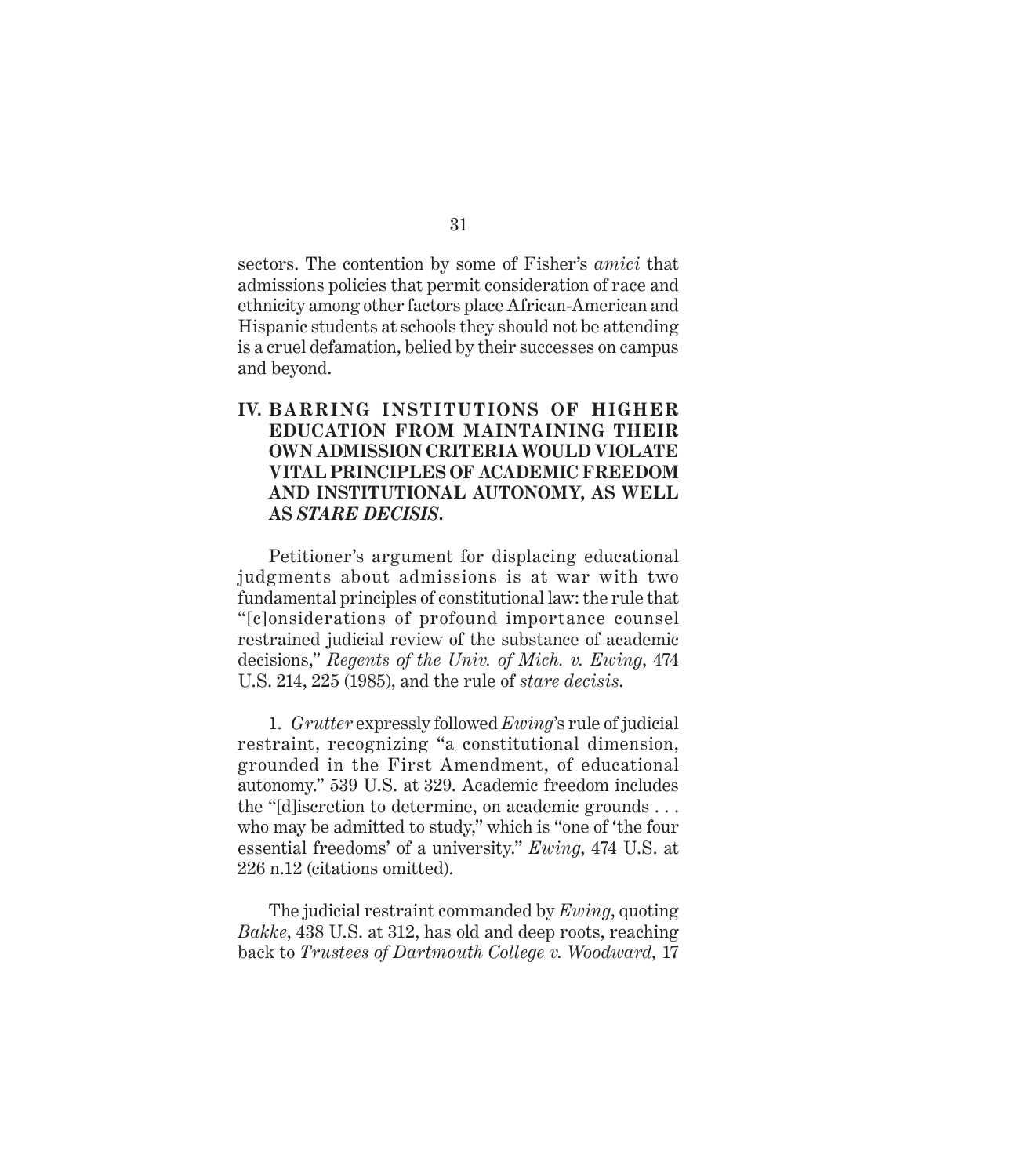U.S. 518 (1819), and the Court's recognition there that a free society requires public and private spheres, and limitations on governmental intrusion and control so as to preserve those key distinctions. "Academic freedom thrives not only on the independent and uninhibited exchange of ideas among teachers and students . . . but also . . . on autonomous decision-making by the academy itself . . . ." *Ewing*, 474 U.S. at 226 n.12 (citations omitted). Only a "hands off" policy leaves colleges free to reform, experiment, refine, and thereby offer to the whole society the improvements that result from a free market in ideas and practices.

Accordingly, "When judges are asked to review the substance of a genuinely academic decision, such as this one, they should show great respect for the faculty's professional judgment. Plainly, they may not override it unless it is such a substantial departure from accepted academic norms . . . ." *Ewing*, 474 U.S. at 225; *see also id.*  at 227-28 (courts may displace such judgments only if they are "aberrant" or "beyond the pale of reasoned academic decisionmaking"); *Grutter*, 539 U.S. at 329 (in advancing an institution's goal of "attaining a diverse student body" as part of its "proper institutional mission," "'good faith' on the part of a university is 'presumed'" (quoting *Bakke*, 438 U.S. at 318-19)).<sup>21</sup>

Individually but with impressive unanimity, private selective colleges and universities have made a collective judgment that obtaining broad diversity in their student

<sup>21.</sup> *See also Bd. of Curators of the Univ. of Mo. v. Horowitz*, 435 U.S. 78, 89-92 (1978) (courts are not equipped or authorized to evaluate academic decisions).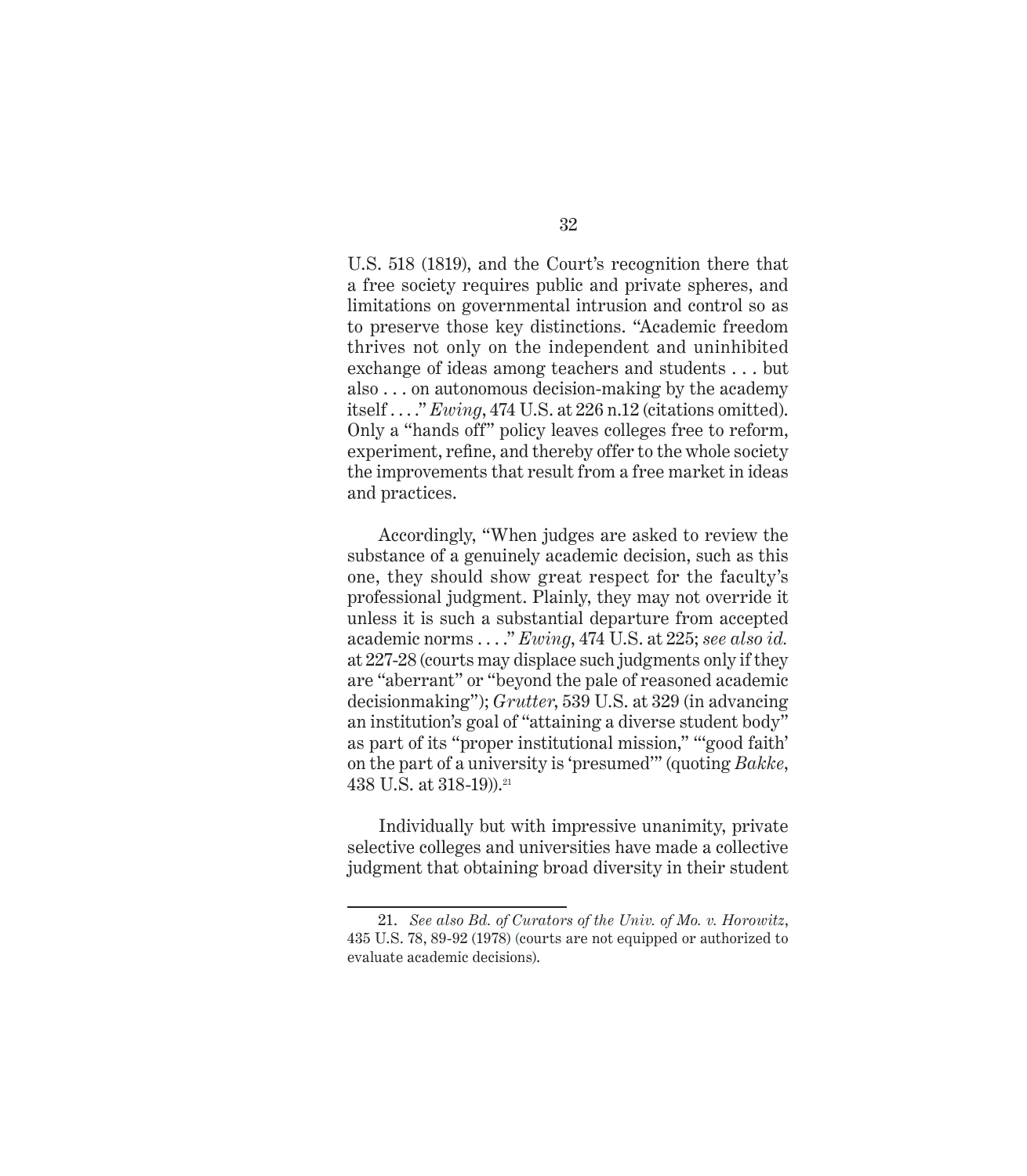bodies, including (but not limited to) racial diversity, is a matter of profound *educational* importance, and that the way to obtain that diversity is by seeking it, in a process in which the reality of race is considered along with numerous other factors. Deference to the colleges' educational judgments that diversity is a core component of the education that they are seeking to provide is plainly called for, as *Grutter* held. 539 U.S. at 328. The attempt by petitioner and her *amici* to strike racial and ethnic background from the list of all the other factors that are considered in assembling a class does not meet the *Ewing*  standard.

Displacement of a college or university's core prerogative to decide which set of applicants, considered individually and collectively, will take fullest advantage of what the college has to offer, contribute the most to the college and classmates, and most successfully use what they have learned for the benefit of the larger society would be an extraordinary departure from the deference that courts have long shown to institutions of higher education generally, and particularly private institutions.

2. *Stare decisis* independently leads to the same judicial restraint required by *Dartmouth College* and *Ewing.* The standards for reversal of *Bakke*'s constitutional holding, as set forth in *Dickerson v. United States*, 530 U.S. 428 (2000), are not nearly met.

After *Bakke* and then again after *Grutter*, each of the *amici* (and undoubtedly other selective colleges and universities as well) reviewed their admissions procedures in light of Justice Powell's opinion sketching out a permissible approach, and set sail accordingly. Enormous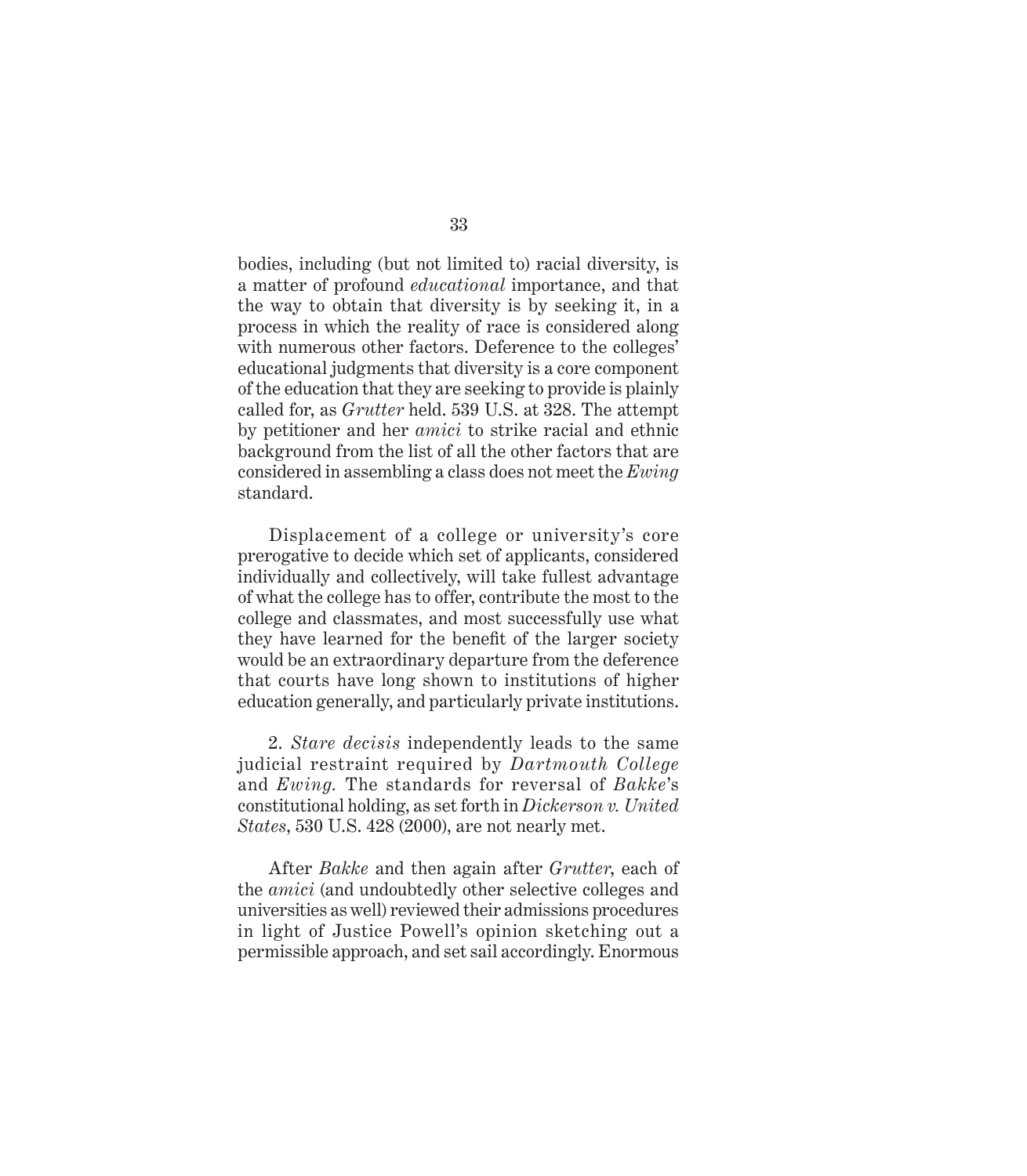reliance interests have built up as a result. In dozens of ways, the institutions where diversity is a significant reality have invested in change, and changed.

The peopling of the college communities with a more diverse group of students has made the colleges different (and better) than they were. Reliance on *Grutter* and *Bakke* has had a huge impact on the world in which aspiring families and their high school students, and college students, live. *Grutter* and *Bakke* have left their mark on recruiting efforts, on relationships with secondary public and private schools and high school counselors, on support services and programs, on housing choices, and on curricula.

Not only have the colleges invested in reliance, so too have students and their parents. Current students and those applying have expectations about being in a diverse community and not being isolated. Thousands of such students have been aiming for admission to the *amici* colleges, or their highly selective university counterparts. Blockage of the course set by *Grutter* and *Bakke* would as a practical matter turn realistic opportunities into lottery chances. Without the ability to take race and ethnic background into account—and even more, with the expensive likelihood that differential admission rates in test score bands after such a decision would be attacked as *prima facie* evidence of unlawful discrimination, with colleges left to prove that they did not exclude on the basis of race—the presence of African-Americans and Latinos on America's most selective campus would plummet, as it did in California's and Michigan's selective universities.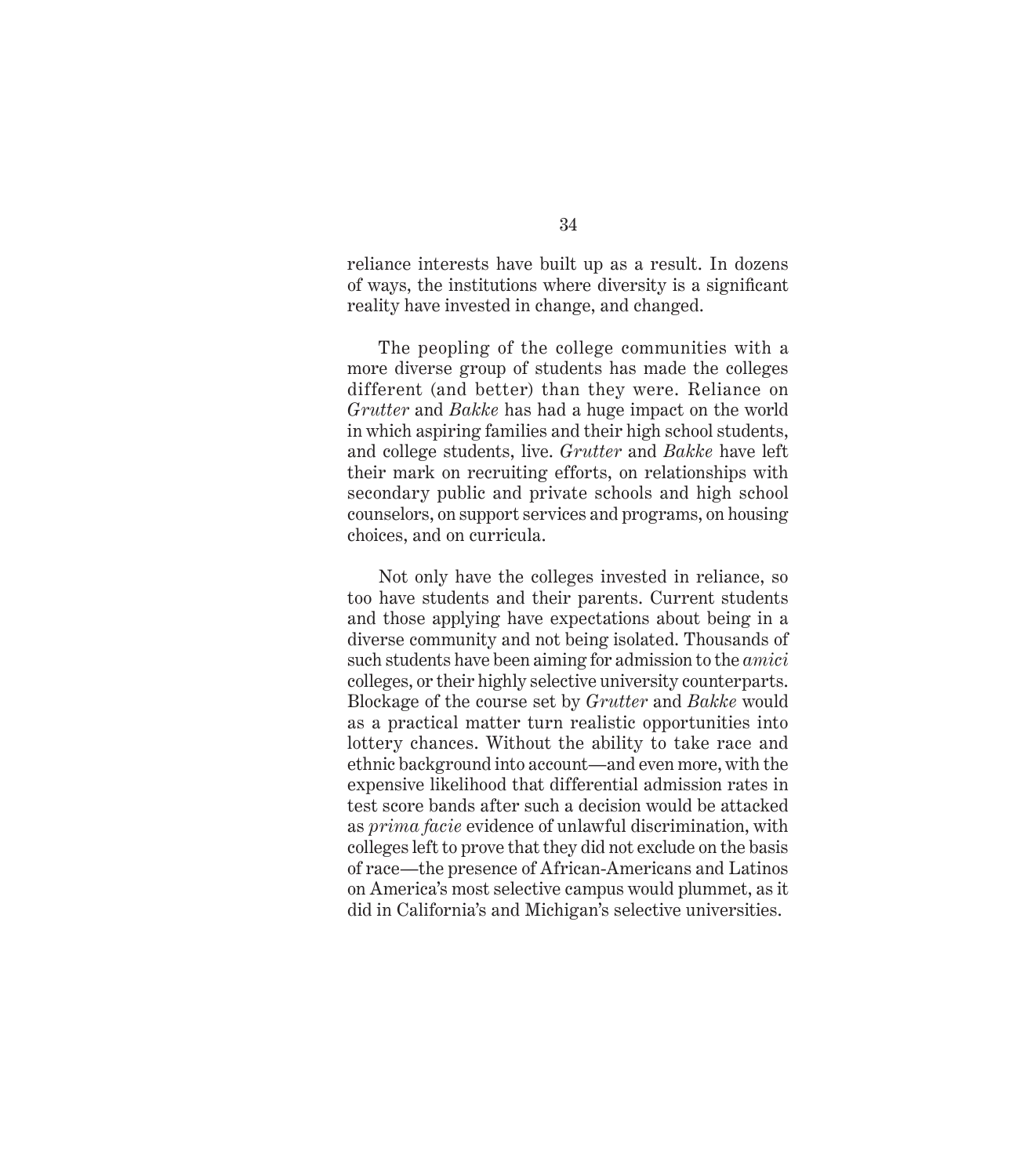In short, upending the world that *Grutter* and *Bakke*  invited and approved would interfere substantially with reasonable expectations and long-settled social patterns. That dislocation should weigh heavily against dispatching *Grutter* (which itself followed *Bakke*) and foreclosing the broadened opportunity that they allowed for African-Americans and other disadvantaged students of color at the nation's most selective colleges and universities.

Extraordinary progress in opening up previously closed educational institutions has occurred since conscious efforts to include African-Americans within the circle of those admitted to highly selective educational institutions in the United States began in the 1960s and were effectively held permissible in *Bakke.*22 Many thousands of black and Hispanic Americans have graduated, taken their place in American society, and benefited the society at large through their accomplishments and civic contributions. For the Court to render a decision that would be widely taken as deeming their very degrees illegitimate—the basis for their achievements and contributions the product of violations of constitutional or statutory law—would be permissible, if at all, only if the constitutional or statutory text or history left no doubt whatever that *Grutter* and *Bakke* reached the wrong result.

History, though, confirms that *Grutter* and *Bakke* got it right. The Congress that adopted the Fourteenth Amendment repeatedly enacted race-conscious and race-targeted legislation in order to close the social gap

<sup>22.</sup> Jack Greenberg, *Affirmative Action in Higher Education*: *Confronting the Condition and Theory*, 43 B.C. L. Rev. 521, 569-71 (2002).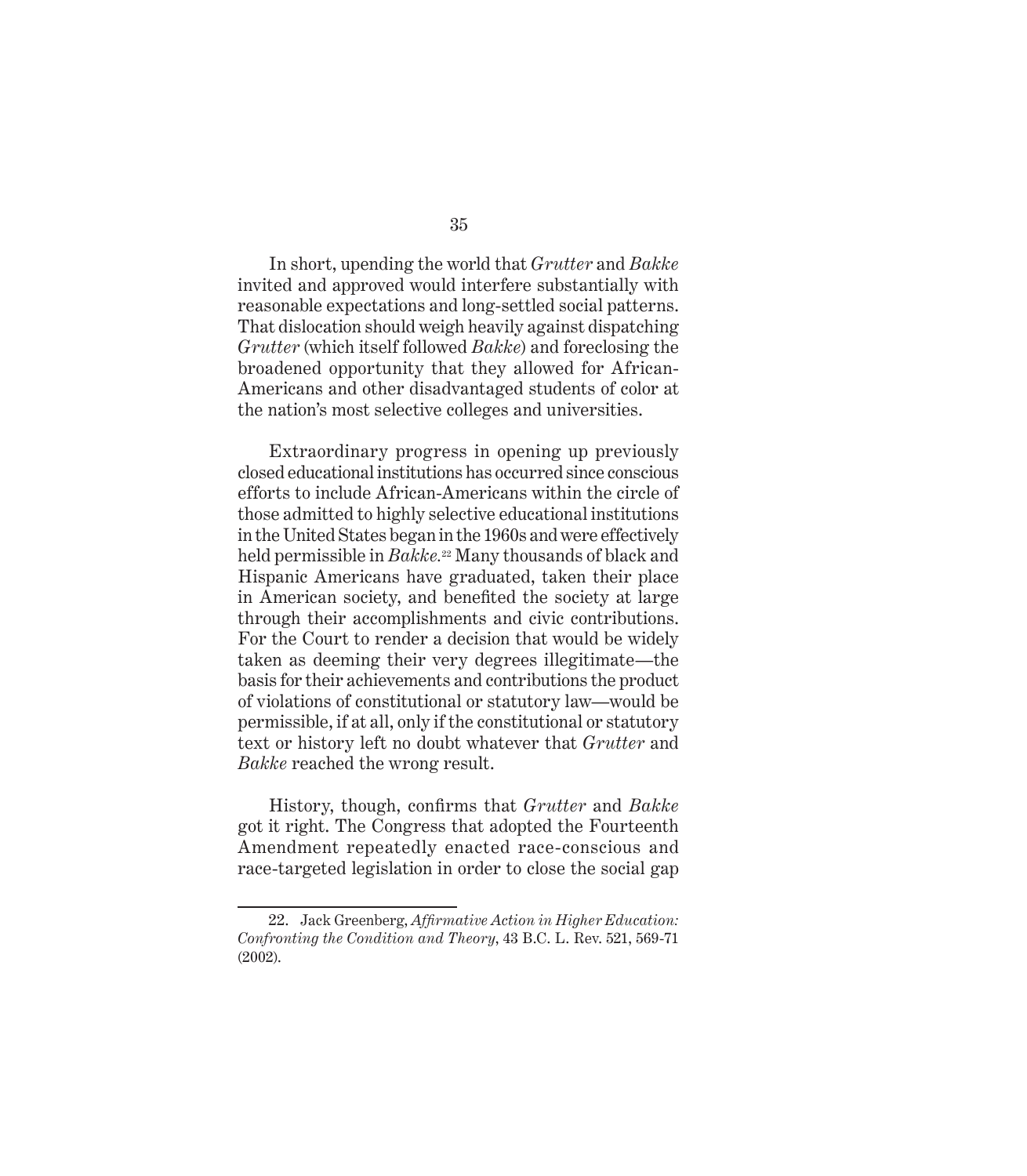between blacks and whites and eliminate the lingering effects of discrimination. That history precludes any finding that the original understanding of the Fourteenth Amendment prohibits what *Grutter* and *Bakke* permit, particularly for private institutions.23 In view of that original understanding, it is not possible to say that the holdings in *Bakke* and *Grutter*—that race may be considered along with other factors, so long as separate racial tracks are not set up—were plainly wrong.

 $\begin{matrix} * & * & * \ * & * & * \end{matrix}$ 

The judicial deference owed to colleges and universities, joined to the wise policy of *stare decisis*, counsels against any resolution of this case that would interfere with the powers of colleges and universities generally—and particularly private institutions—to experiment and pursue their own judgments as to how to best use their resources for educational and charitable purposes, even when doing so entails some consideration of racial background as one factor, among many, to be considered and weighed with many others.

<sup>23.</sup> Eric Schnapper, *Affirmative Action and the Legislative History of the Fourteenth Amendment*, 71 Va. L. Rev. 753, 784-85 (1985); Jed Rubenfeld, *Affi rmative Action*, 107 Yale L.J. 427, 429-32 (1997); Greenberg, *supra* note 22, at 577 & n.322.